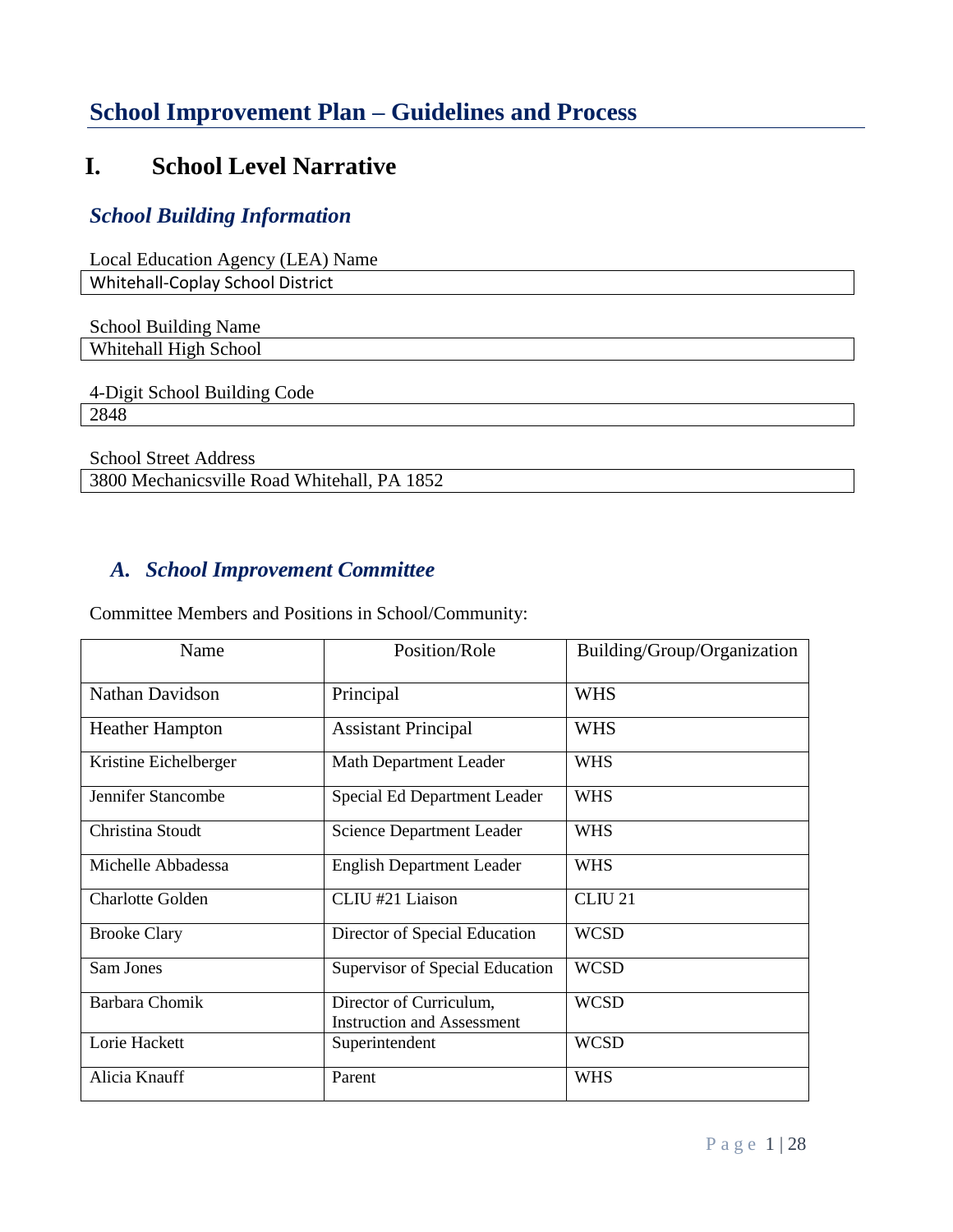| .<br>$\sim$<br>Gabe Dillard | Administrator | <b>TYTTO</b><br>$\mathbf{M}$<br>-<br>v۱<br>1 I D |
|-----------------------------|---------------|--------------------------------------------------|
|-----------------------------|---------------|--------------------------------------------------|

Outline efforts school leaders took to ensure that the committee is comprised of a diverse group of stakeholders who are involved and invested in LEAs, schools, programs, and outcomes for students (leadership, teachers, parents, students, community partners, LEA leadership or staff, governing board leadership or designee, elected officials advocacy organizations).

Administration recognized the need to include leaders from varying curricular areas and subgroups in which further attention is needed to improve student learning and achievement. Department leaders and bulding and district administration were invited to pre-planning meetings to identify participants who would join the team.

Describe the role of the committee in developing this school improvement plan, as well as the intended role of the committee in the implementation and monitoring of the plan.

Held multiple meetings to review data, identify needs, establish goals, action steps, and desired outcomes. Worked collaboratively with CLIU liasion to craft language of the plan. Solicited input from the ATSI Team to review, revise, and finalize plan to present. Throughout implementation of the plan, the ATSI Team will consistently meet to review progress in carrying out the plan and making revisions as necessary.

## *B. School Level Vision for Learning*

Long-term Vision and the Measures of Success

| <b>Long-Term Vision for Students</b>          | <b>Measures of Success</b>                                       |
|-----------------------------------------------|------------------------------------------------------------------|
| What will students know and be able to        | How will you know you are on track to achieving                  |
| demonstrate upon leaving the school?          | your vision or students?                                         |
| The mission of the Whitehall-Coplay School    | By 2030, 100% of the students will be on track for               |
| District is to serve the diverse community by | post secondary education, training, or employment.               |
| providing educational opportunities designed  |                                                                  |
| to challenge students to strive for personal  | By 2030, 100% of educators will demonstrate                      |
| excellence and responsible citizenship.       | Proficient<br>Distinguished practices in<br><sub>or</sub><br>the |
|                                               | classroom.                                                       |
|                                               |                                                                  |
|                                               | By 2030, 100% of the students will meet the state-               |
|                                               | wide goals and interim targets established for                   |
|                                               | High School in State Assessment<br>Whitehall                     |
|                                               | Measures.                                                        |
|                                               |                                                                  |
|                                               |                                                                  |
|                                               |                                                                  |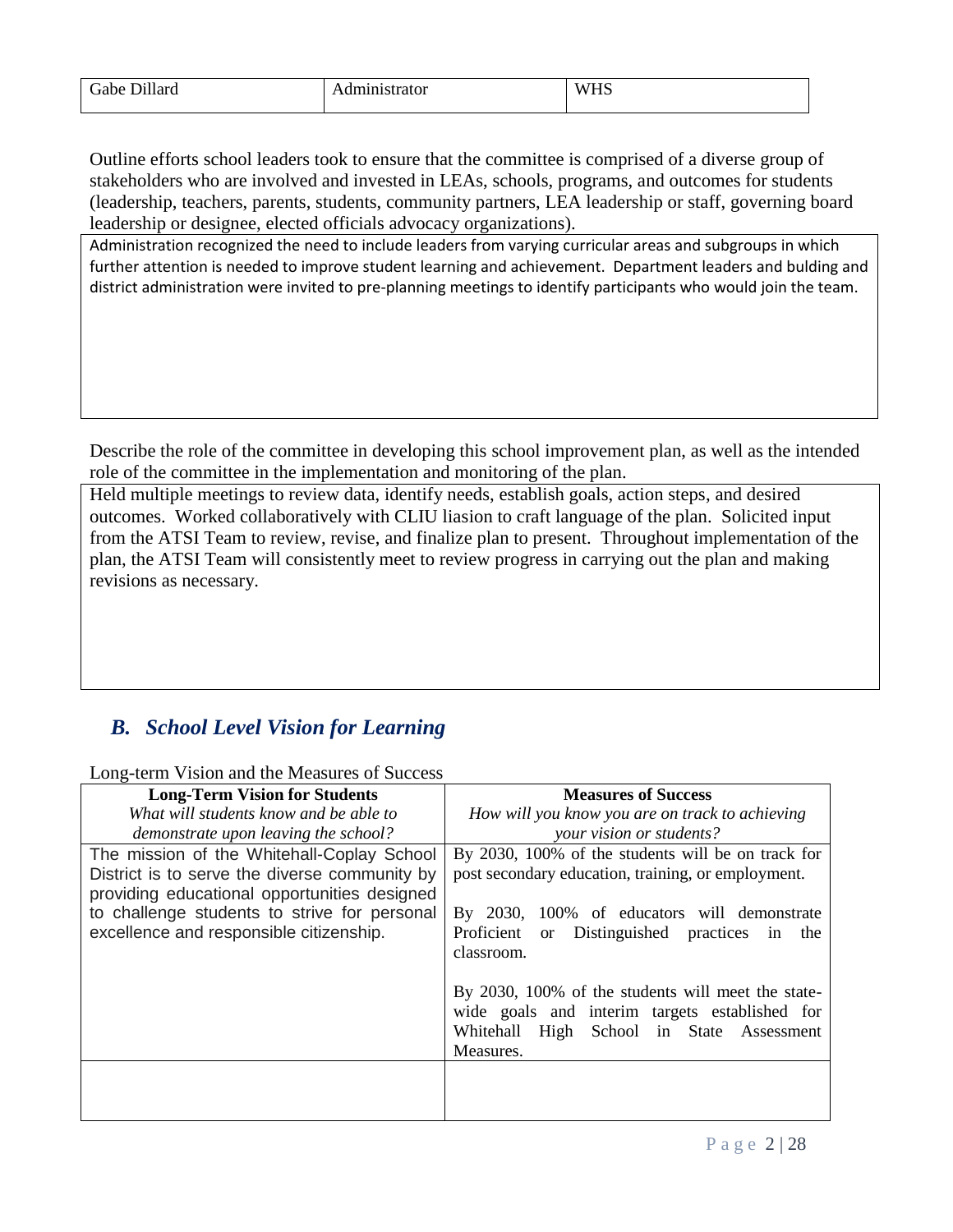# **II. School Level Needs Assessment**

### *A. Identified School Community Needs:*

Describe how the LEA and school engaged in timely and meaningful consultation with a broad range of stakeholders (e.g., families, students, educators, community partners) and examined relevant data (e.g., student, educator, and community demographics; student achievement and growth; student and teacher attendance; student behavior; documents; classroom observations; surveys; focus groups; budget/allocation of finances) to understand the most pressing needs of students, educators, and/or other members of the school community and the potential root causes of those needs.

Upon review of the data and the ever increasing requirements of the state, the WHS community has identified the need to further establish a systematic implementation of the college and career readiness standards for all students.

Assessment data and teacher observation evidence support the need for additional emphasis and professional development on instructional practices in order to increase student academic performance and engagement.

On State Keystone Assessments, our students perform in similar fashion to districts with similar demographics. Although our performance is aligned with state average, it is below the expectations we set for our students. Further attention is needed in disagregating and analyzing the data across all sub-groups.

| <b>Strengths</b>         | <b>Supporting Evidence from Needs Assessment</b>                                                                    |
|--------------------------|---------------------------------------------------------------------------------------------------------------------|
| Literature Keystone Exam | 71.7% of students performed either proficient or<br>advanced exceeding the statewide average of<br>63%.             |
| Algebra 1 Keystone Exam  | 65.7 % of the students performed either proficient<br>or advanced, exceeding the statewide average of<br>$45.5\%$ . |
| Biology Keystone Exam    | 66.9% of the students performed either proficient<br>or advanced, exceeding the statewide average of<br>$64.3\%$ .  |

## *B. Based on your data analysis, what are your data-supported strengths?*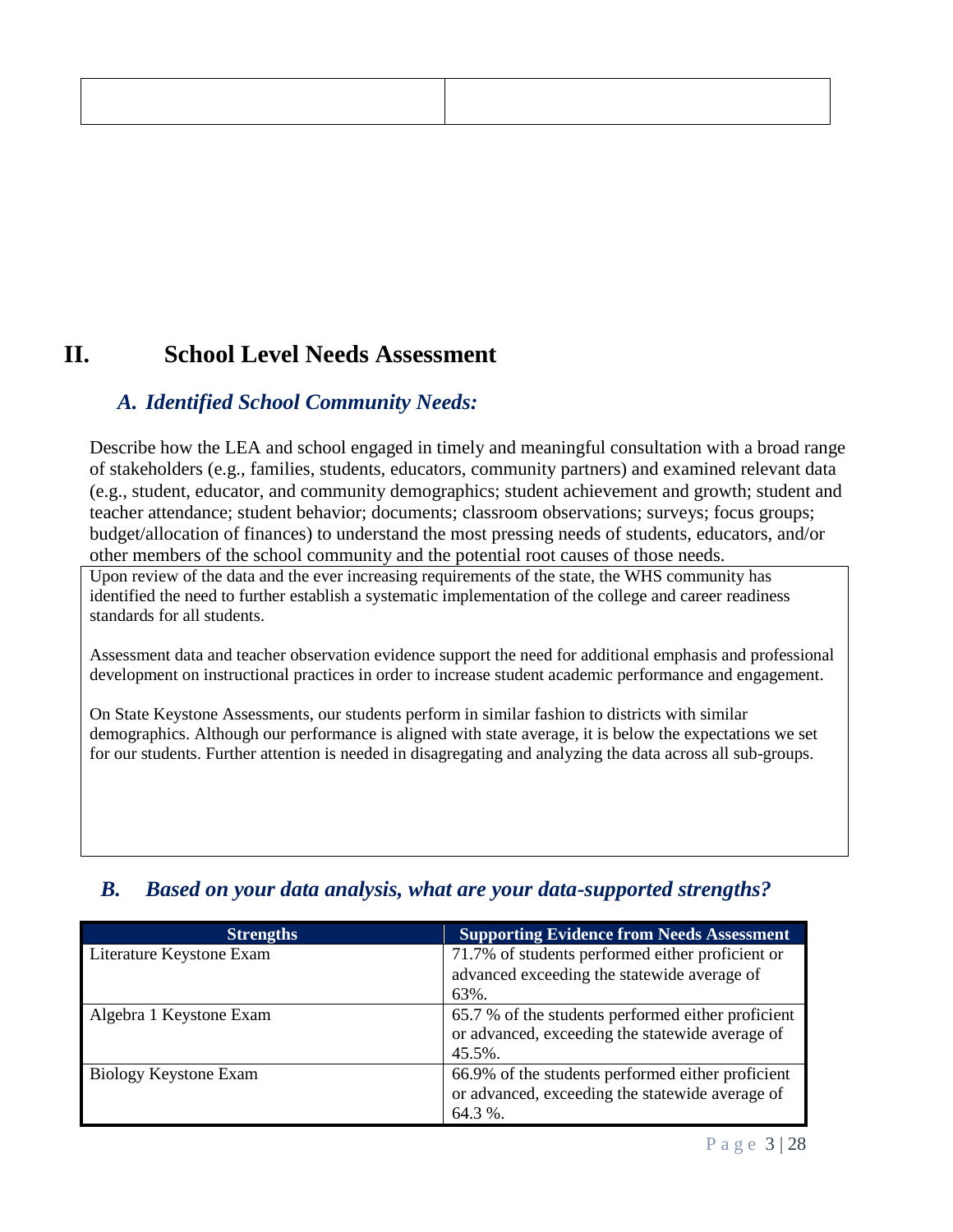| <b>PVAAS</b> Academic Growth Expectations | We exceeded expectations in Biology and<br>Algebra 1. We met expectations for growth in<br>Literature. |
|-------------------------------------------|--------------------------------------------------------------------------------------------------------|
| Attendence                                | Our regular attendance meets the performance<br>standard                                               |

*C. Based on your data analysis, what are your data-supported challenges? (You will need to identify two or three of these challenges that will be prioritized and addressed in this plan.) Check each challenge that will be a priority in your plan.* 

| <b>Challenges</b>                 | <b>Supporting Evidence</b><br>from Needs Assessment | <b>Priority for</b><br><b>Planning</b> | <b>Primary Root Cause</b>                               |
|-----------------------------------|-----------------------------------------------------|----------------------------------------|---------------------------------------------------------|
| <b>Career Standards Benchmark</b> | 89.5% of students met the                           | Yes                                    | Insufficient evidence for                               |
|                                   | performance standard                                |                                        | students moving into the<br>district and in alternative |
|                                   |                                                     |                                        | placements                                              |
| Keystone Literature               | 16.3% of students with                              | Yes                                    | Class Size, Ratio Spec.                                 |
| /StudentSub-Groups                | disabilities earn proficient                        |                                        | Ed/Reg Ed. in Core Level                                |
|                                   | or advanced on the                                  |                                        | Classes, Itinerant Support                              |
|                                   | Keystone Literature Exam                            |                                        | Program, Staffing and                                   |
|                                   |                                                     |                                        | Professional Development                                |
| Keystone Algebra 1/               | 8.2% of students with                               | Yes                                    | Class Size, Ratio Spec.                                 |
| <b>Student Sub-Groups</b>         | disabilities earn proficient                        |                                        | Ed/Reg Ed. in Core Level                                |
|                                   | or advanced on the                                  |                                        | Classes, Itinerant Support                              |
|                                   | Keystone Algebra Exam                               |                                        | Program, Staffing and                                   |
|                                   |                                                     |                                        | Professional Development,<br>2 year Algebra 1 course    |
| <b>Keystone Biology</b>           | 22.5% of students with                              | Yes                                    | Class Size, Ratio Spec.                                 |
| /Student Sub-Groups               | disabilities earn proficient                        |                                        | Ed/Reg Ed. in Core Level                                |
|                                   | or advanced on the                                  |                                        | Classes, Itinerant Support                              |
|                                   | Keystone Biology Exam                               |                                        | Program, Staffing and                                   |
|                                   |                                                     |                                        | Professional Development                                |
|                                   |                                                     |                                        |                                                         |
|                                   |                                                     |                                        |                                                         |
|                                   |                                                     |                                        |                                                         |
|                                   |                                                     | Choose an item.                        |                                                         |
|                                   |                                                     |                                        |                                                         |

*D. Established Priorities and Aligned Outcome Categories*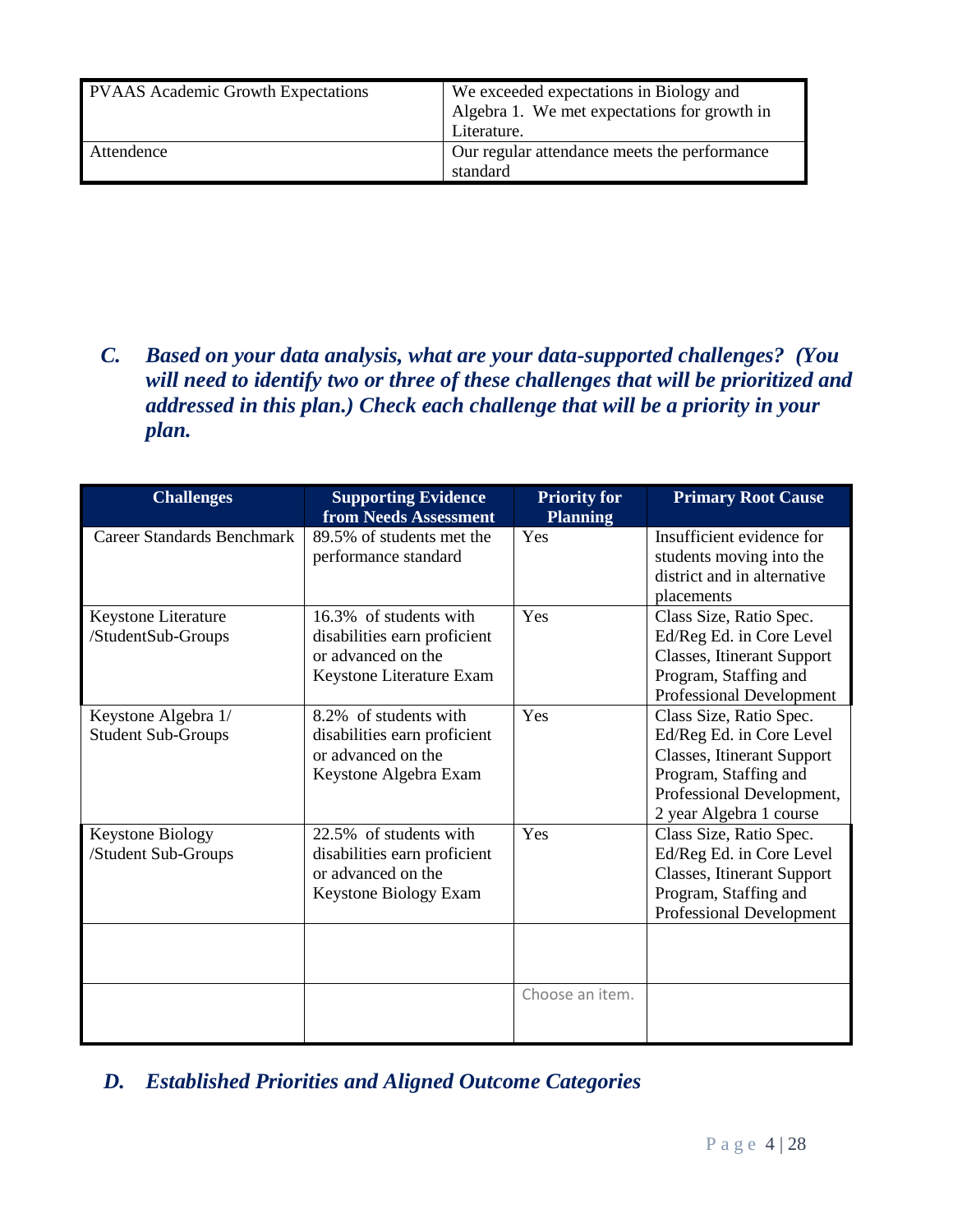Based on your prioritized challenges, develop, in specific detail, two to three high-leverage priority statements to focus your improvement plan. In drafting priority statements, your team will turn each prioritized challenge into an actionable statement that explains how the school plans to address the primary root cause of the challenge. Indicate which Outcome Category will be most directly impacted by focusing on the priority statement, by selecting the category that is best aligned to the priority statement from the drop-down menu under "Outcome Category."

| <b>Priority Statements</b>              | <b>Rationale</b>                  | <b>Outcome Category</b>    |
|-----------------------------------------|-----------------------------------|----------------------------|
| 1. Ensure instructional practices and a | If teachers are provided          | <b>Essential Practices</b> |
| variety of assessments are utilzed to   | opportunites to gain access to    | Condition 1 - Focus on     |
| monitor student learning and adjust     | professional development, then    | Continuous                 |
| programs to increase student            | teachers will plan and deliver    | Improvement of             |
| achievements                            | research-based instruction to     | Instruction                |
|                                         | allow each student to meet his or |                            |
|                                         | her growth targets.               |                            |
| 2. Collectively shape the vision for    | If teachers work collaboratively  | <b>Essential Practices</b> |
| continuous improvement of teaching      | with other teachers, cross        | Condition 2 - Empower      |
| and learning                            | curricular departments, and       | Leadership                 |
|                                         | administrators to focus on        |                            |
|                                         | improving teaching and student    |                            |
|                                         | learning, then overall student    |                            |
|                                         | proficiency will increase.        |                            |
| 3.                                      |                                   | Choose an item.            |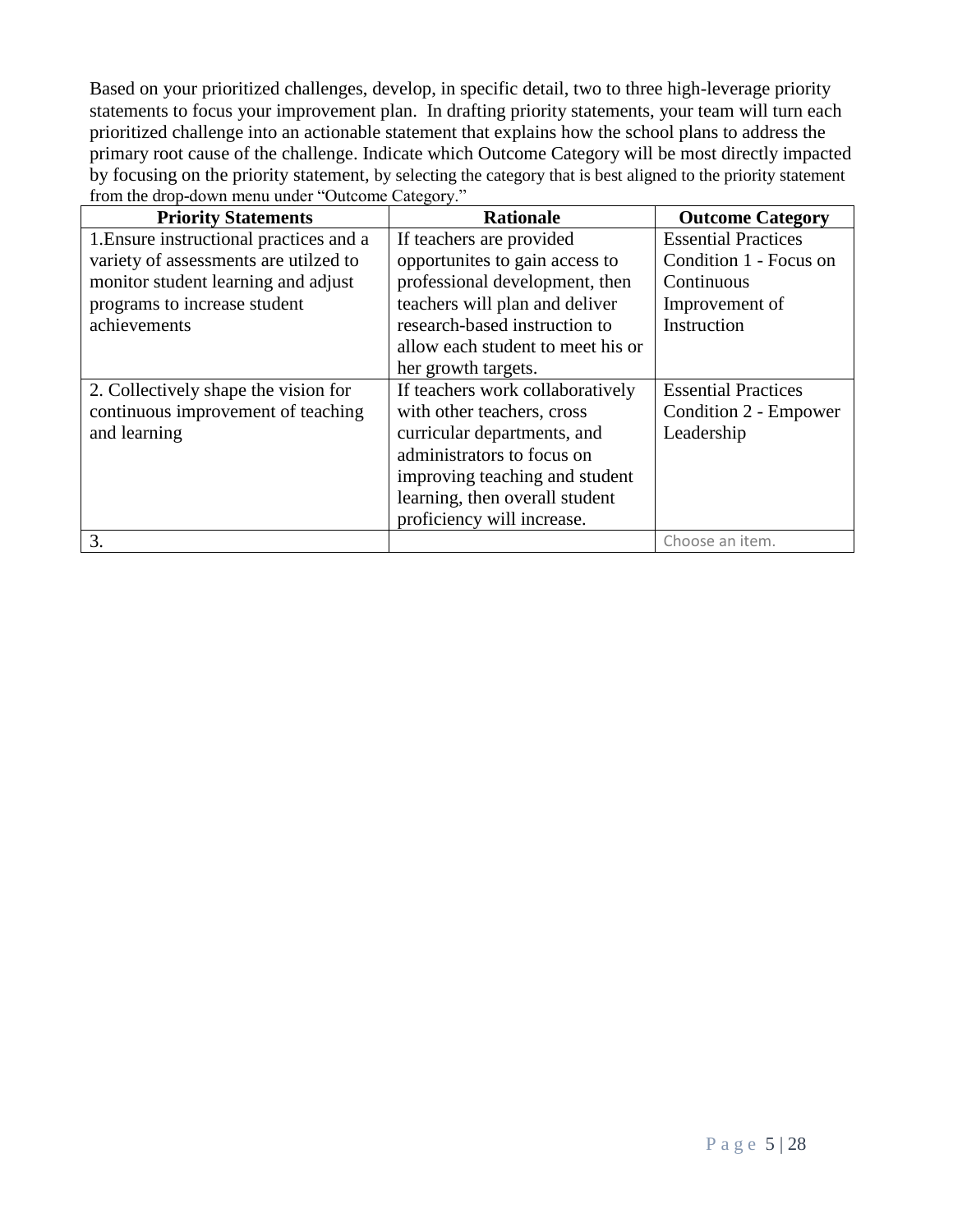## **III. Measurable Goal Statements**

**Measurable Goals:** Develop SMART Goals for each established Priority. To maintain focus on priorities, no greater than 2 measurable goals per priority is recommended.

#### **Priority Statement #1: \_\_\_Ensure instructional practices and a variety of assessments are utilzed to monitor student learning and adjust programs to increase student**   $\bf{ach}$  is a chievements

| <b>Measurable Goals</b>                                                                                                                       | Quarterly<br><b>Benchmark #1</b>                                                                                       | Quarterly<br><b>Benchmark #2</b>                                                                                     | Quarterly<br><b>Benchmark #3</b>                                                                                        |
|-----------------------------------------------------------------------------------------------------------------------------------------------|------------------------------------------------------------------------------------------------------------------------|----------------------------------------------------------------------------------------------------------------------|-------------------------------------------------------------------------------------------------------------------------|
| All student groups and subgroups will<br>meet their interim target goals on the<br>Algebra 1 Keystone Exam (see growth<br>goals spreadsheet). | 10% of students<br>will score Proficient<br>or Advanced on the<br>Fall Study Island<br><b>Benchmark</b><br>Assessment. | 25% of students will<br>score Proficient or<br>Advanced on the<br>Winter Study Island<br>Benchmark Assessment        | 50% of students will<br>score Proficient or<br>Advanced on the<br>Spring Study Island<br><b>Benchmark</b><br>Assessment |
| All student groups and subgroups will<br>meet their interim target goals on the<br>Literature Keystone Exam (see growth<br>goals spreadsheet) | 10% of students<br>will score Proficient<br>or Advanced on the<br>Fall Study Island<br><b>Benchmark</b><br>Assessment  | 35% of students will<br>score Proficient or<br>Advanced on the<br>Winter Study Island<br><b>Benchmark Assessment</b> | 67% of students will<br>score Proficient or<br>Advanced on the<br>Spring Study Island<br><b>Benchmark</b><br>Assessment |

### **Priority Statement #2: \_Collectively shape the vision for continuous improvement of teaching and learning \_\_\_\_\_\_\_\_\_\_\_\_\_\_\_\_\_\_\_\_\_\_\_\_\_\_\_\_\_\_\_\_\_\_\_\_\_\_\_\_\_\_\_\_\_\_\_\_\_\_\_\_\_\_\_\_\_**

| <b>Measurable Goals</b>                                                                                          | Quarterly<br><b>Benchmark #1</b>                                                                       | Quarterly<br><b>Benchmark #2</b>                                                                    | Quarterly<br><b>Benchmark #3</b>                                                                       |
|------------------------------------------------------------------------------------------------------------------|--------------------------------------------------------------------------------------------------------|-----------------------------------------------------------------------------------------------------|--------------------------------------------------------------------------------------------------------|
| 100% of students will be College and<br>Career Ready (based on meeting the<br>evidence collection requirements). | 25% of the Career<br><b>Standards</b><br>Benchmarks will be<br>met by the end of<br>the first quarter. | 50% of the Career<br><b>Standards Benchmarks</b><br>will be met by the end<br>of the first quarter. | 75% of the Career<br><b>Standards</b><br>Benchmarks will be<br>met by the end of<br>the first quarter. |
|                                                                                                                  |                                                                                                        |                                                                                                     |                                                                                                        |

### **Priority Statement #3: \_\_ \_\_\_\_\_\_\_\_\_\_\_\_\_\_\_\_\_\_\_\_\_\_\_\_\_\_\_\_\_\_\_\_\_\_\_\_\_\_\_\_\_\_\_\_\_\_\_\_\_\_\_\_\_\_\_\_**

| <b>Measurable Goals</b> | Ouarterly           | <b>Ouarterly</b>    | <b>Ouarterly</b>    |
|-------------------------|---------------------|---------------------|---------------------|
|                         | <b>Benchmark</b> #1 | <b>Benchmark #2</b> | <b>Benchmark #3</b> |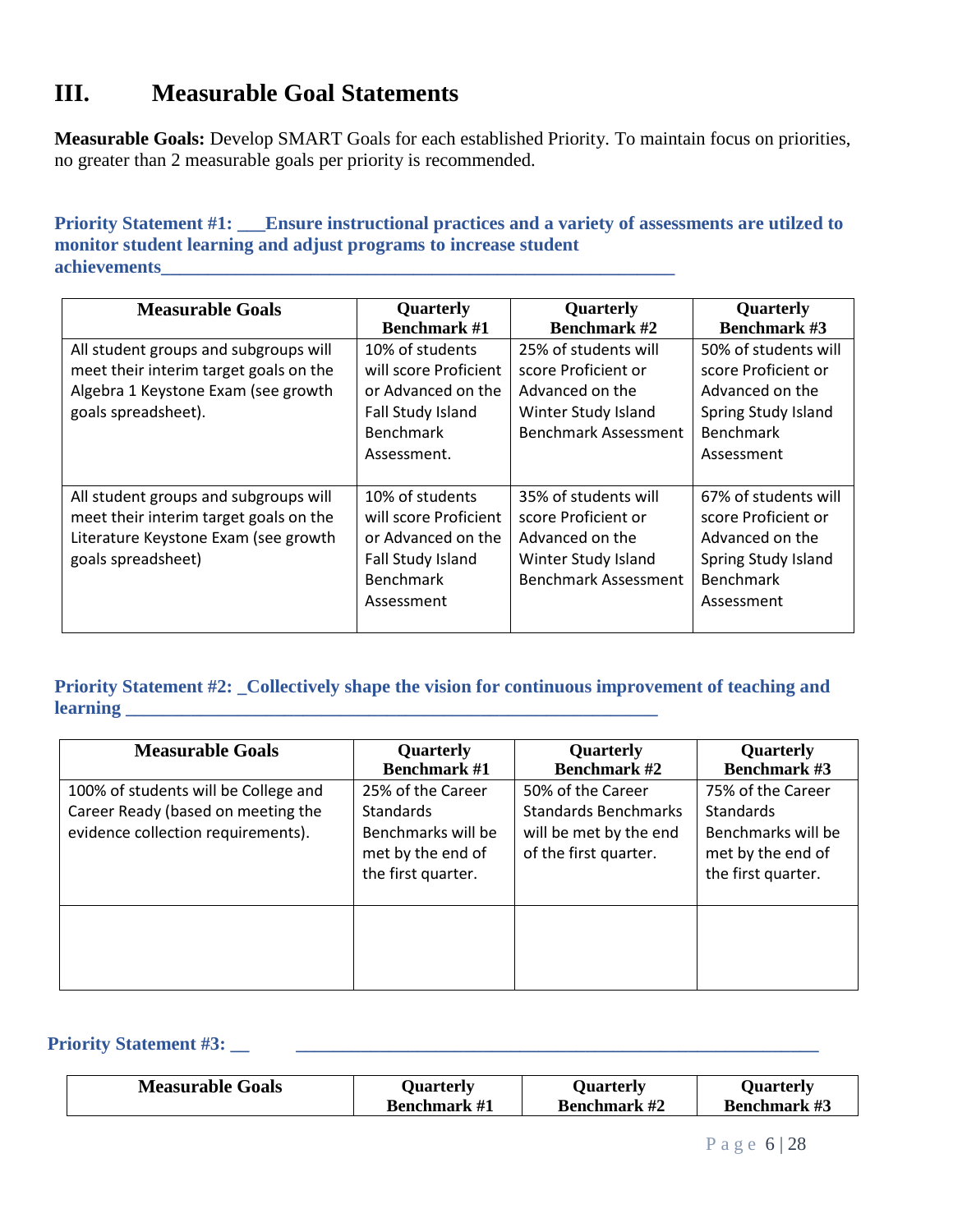## **IV. Action Plans**

### *A. Evidence-Based Strategies*

Once needs have been identified, the school improvement committee (in consultation with other stakeholders) will select evidence-based strategies that align with your priority statements that the school community has the capacity to implement. By using rigorous and relevant evidence and assessing the local capacity to implement the strategy (e.g., funding, staff, staff skills, stakeholder support), schools are more likely to implement interventions successfully.

For each measurable goal, identify an evidence-based strategy that has a high likelihood of success in your school.

#### **Priority Statement #1: \_\_Ensure instructional practices and a variety of assessments are utilized to monitor student learning and adjust programs to increase student achievements\_\_\_\_\_\_\_\_\_\_\_\_\_\_\_\_\_\_\_\_\_\_\_\_\_\_\_\_\_\_\_\_\_\_\_\_\_\_\_\_\_\_\_\_\_\_\_\_\_\_\_\_\_\_\_\_**

| <b>Measurable Goals</b>                | <b>Evidence-Based Strategy</b>                                         |
|----------------------------------------|------------------------------------------------------------------------|
| All student groups and subgroups will  | *Focus the principal's role on building leadership capacity, achieving |
| meet their interim target goals on the | learning goals, and improving instruction.                             |
| Algebra 1 Keystone Exam (see growth    | *Deliver sound instruction in a variety of modes.                      |
| goals spreadsheet).                    | *Engage instructional teams in assessing and monitoring student        |
|                                        | mastery.                                                               |
|                                        |                                                                        |
|                                        |                                                                        |
| All student groups and subgroups will  | *Focus the principal's role on building leadership capacity, achieving |
| meet their interim target goals on the | learning goals, and improving instruction.                             |
| Literature Keystone Exam (see growth   | *Deliver sound instruction in a variety of modes.                      |
| goals spreadsheet)                     | *Engage instructional teams in assessing and monitoring student        |
|                                        | mastery.                                                               |
|                                        |                                                                        |
|                                        |                                                                        |

### **Priority Statement #2: \_Collectively shape the vision for continuous improvement of teaching and learning \_\_\_\_\_\_\_\_\_\_\_\_\_\_\_\_\_\_\_\_\_\_\_\_\_\_\_\_\_\_\_\_\_\_\_\_\_\_\_\_\_\_\_\_\_\_\_\_\_\_\_\_\_\_\_\_**

| <b>Measurable Goals</b>              | <b>Evidence-Based Strategy</b>                                    |
|--------------------------------------|-------------------------------------------------------------------|
| 100% of students will be College and | Promote a growth mindset, stretch students' interests, connect    |
| Career Ready (based on meeting the   | learning to student aspirations, and differentiate instruction to |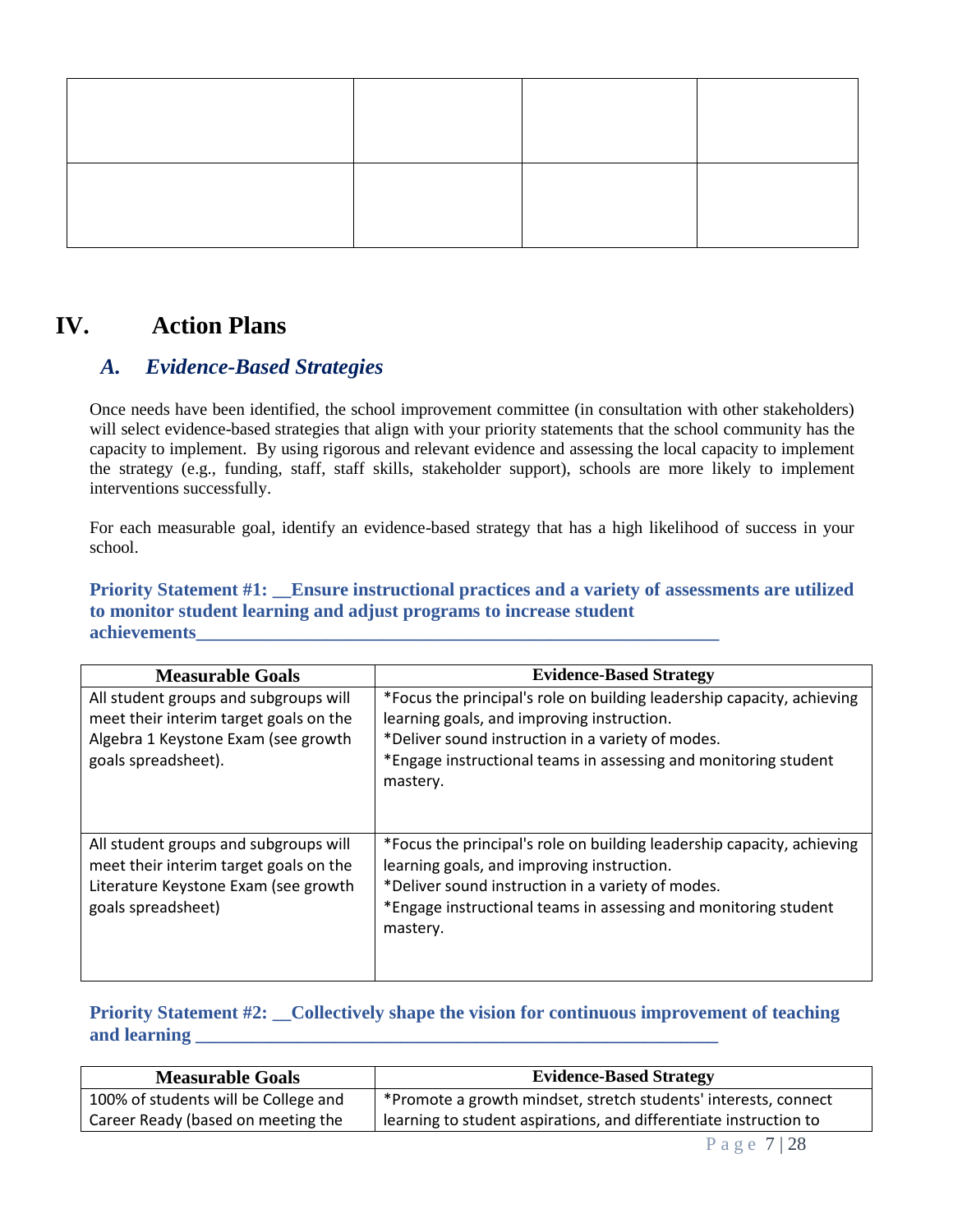| evidence collection requirements). | enhance students' engagement and persistence with learning.<br>*Use appropriate technological tools and programs to enhance<br>student learning<br>*Prepare students for postsecondary options. |
|------------------------------------|-------------------------------------------------------------------------------------------------------------------------------------------------------------------------------------------------|
|                                    |                                                                                                                                                                                                 |

#### **Priority Statement #3: \_**

| <b>Measurable Goals</b> | <b>Evidence-Based Strategy</b> |
|-------------------------|--------------------------------|
|                         |                                |
|                         |                                |
|                         |                                |
|                         |                                |
|                         |                                |
|                         |                                |
|                         |                                |

### *B. Action Plan Steps*

An Action Plan template is provided to develop action steps to meet each measurable goal.

Each Action Plan has these critical components for each Priority/Measurable Goal:

- Action Steps List what is to be accomplished in each step.
- Material/Resources/Supports Needed
- Person/Position Responsible
- Implementation Timeline
- Anticipated Outputs what do we want to accomplish within each Action Step?
- Monitoring/Evaluation Plan
- If a professional development action step or component of this goal, complete Professional Development Plan information template.

#### **Expenditures:**

Describe how funding will be used to implement the Action Plans. Include a brief description of each expenditure, funding source (Title 1, General fund, IDEA, etc.), and costs for each needed expenditure.

#### **Professional Learning Opportunities:**

The following information is to be completed for professional development components for each of the Priority Goals**:**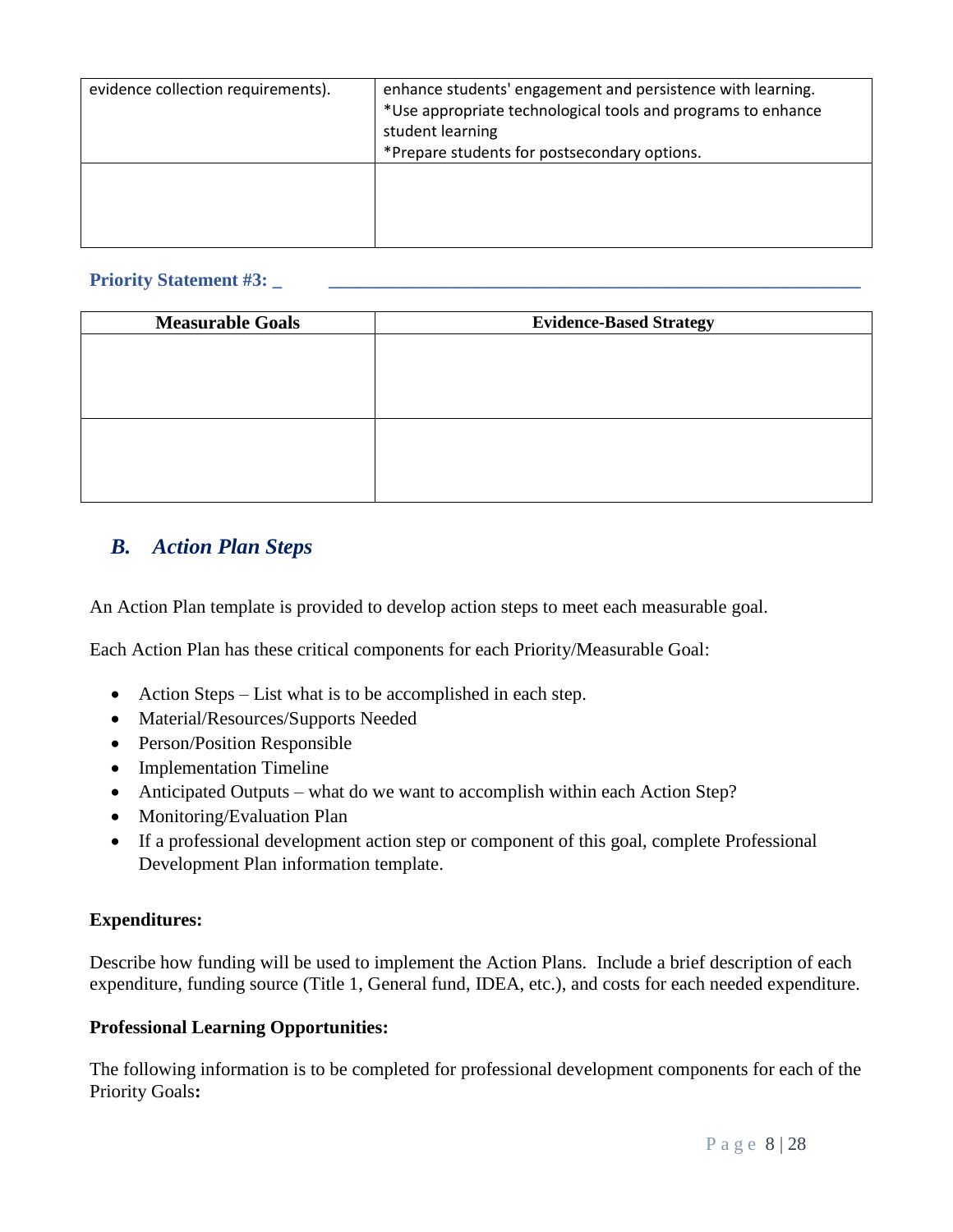- Goal Statement General Description of Presentation
- Audience,
- Topics to be Included
- Evidence of Learning
- Anticipated Timeframe
- Lead Person/Position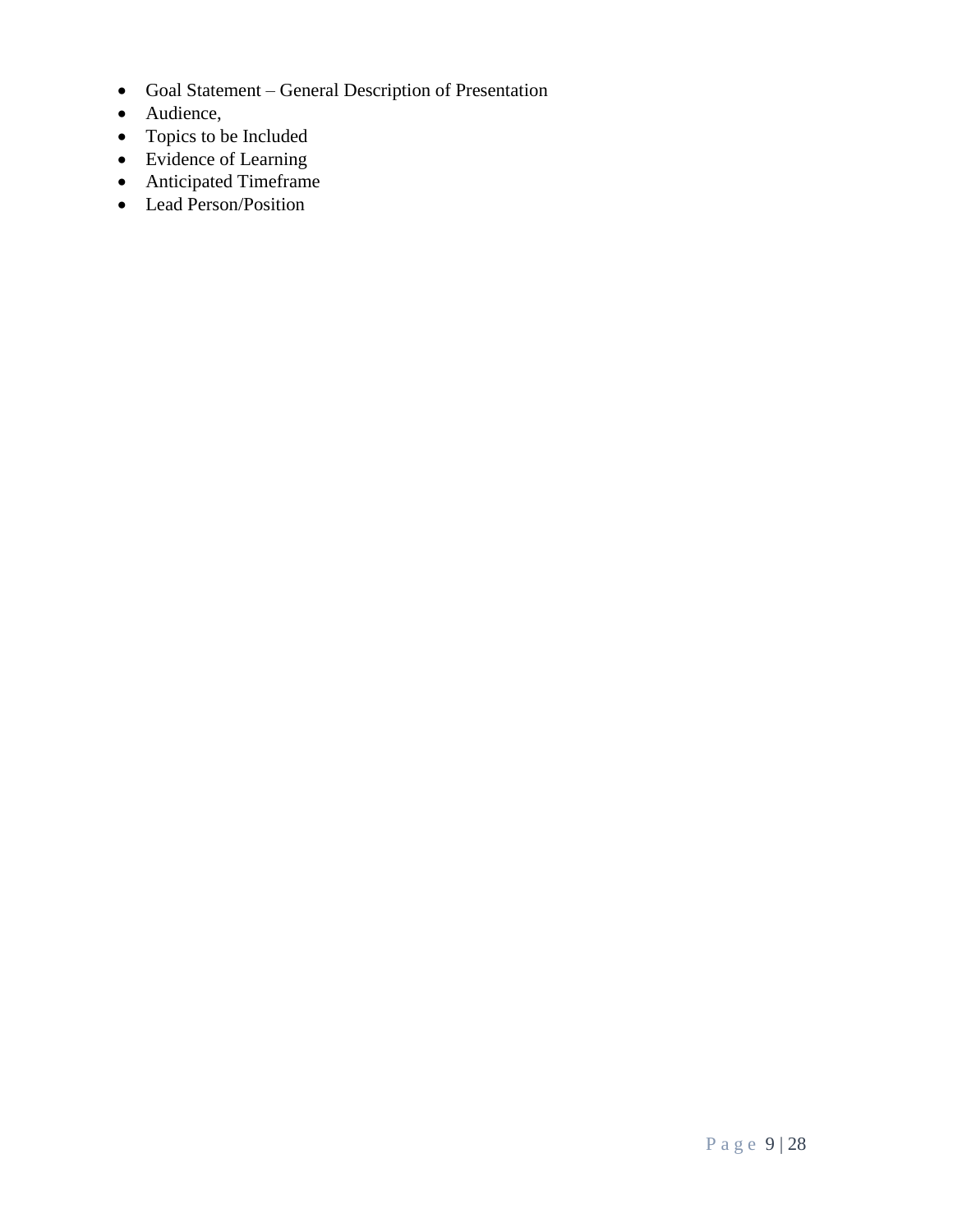## **School Level Action Plans**

#### **Priority #1 – Measurable Goal #1: \_Ensure instructional practices and a variety of assessments are utilzed to monitor student learning and adjust programs to increase student**  $\bf{achievements}$

*Evidence-based Action Steps:* Describe the evidence-based action steps to be taken to achieve this goal.

| <b>Action Steps</b>                                                                                                                               | <b>Materials/Resources/Supports</b><br><b>Needed</b>                                                                        | <b>Person</b> (s)/Position Responsible                                                     | <b>Implementation Timeline</b> |  |
|---------------------------------------------------------------------------------------------------------------------------------------------------|-----------------------------------------------------------------------------------------------------------------------------|--------------------------------------------------------------------------------------------|--------------------------------|--|
| Provide professional development on<br>meeting the instructional needs of at-<br>risk students.                                                   | Internal and external presentations;                                                                                        | <b>Building and District</b><br>Administration; Instructional<br><b>Staff</b>              | Begin SY 2019-2020             |  |
| Revise and provide professional<br>development time for maximum focus<br>on data review and instructional<br>practices.                           | PVAAS, Study Island, eMetric,<br>OnHand Schools, internal and<br>external presentations, Student<br>Assessments, SAS Portal | <b>Building and District</b><br>Administration; Department<br>Leaders; Instructional Staff | SY 2019-2020                   |  |
| Create a Double Period of Algebra 1                                                                                                               | Course Catalog 2019-2020                                                                                                    | <b>Building Administration; Math</b><br>Department                                         | Fall 2019                      |  |
| Revise curriculum, instruction, and<br>assessments for Core Algebra 1 course                                                                      | Algebra 1 Course Curriculum<br>Document, Map, Instructional<br>Guide, Assessments, Study Island,<br>IXL                     | <b>Building and District</b><br>Administration; Math Department                            | SY 2019-2020                   |  |
| Revise curriculum, instruction, and<br>assessments for English Courses                                                                            | <b>English Course Curriculum</b><br>Documents, Maps, Instructional<br>Guides, Assessments, Study Island                     | <b>Building and District</b><br>Administration; English<br>Department                      | SY 2019-2020                   |  |
| <b>Anticipated Outputs:</b>                                                                                                                       |                                                                                                                             |                                                                                            |                                |  |
| If teachers are provided opportunities to gain access to professional development, then teachers will plan and deliver research-based instruction |                                                                                                                             |                                                                                            |                                |  |

to allow each student to meet his or her growth targets.

If teachers work collaboratively with other teachers, cross-curricular departments, and administrators to focus on improving teaching and student learning, then overall student proficiency will increase.

**Monitoring/Evaluation Plan:**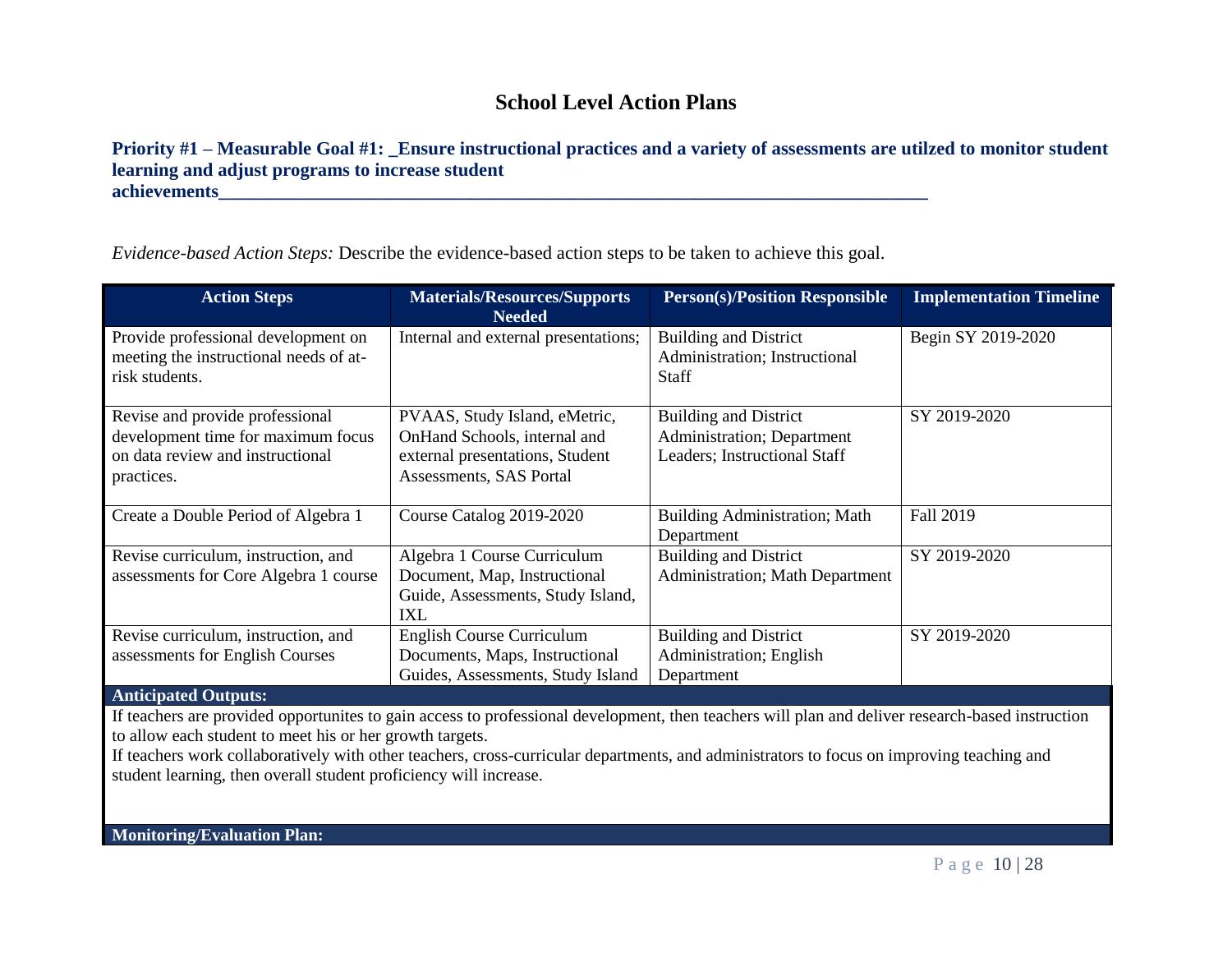| Professional Learning - Describe the Professional Development Plan to achieve this goal.                             |                                                                                         |  |  |
|----------------------------------------------------------------------------------------------------------------------|-----------------------------------------------------------------------------------------|--|--|
| Professional Learning Goal: Provide professional development on meeting the instructional needs of at-risk students. |                                                                                         |  |  |
|                                                                                                                      | <b>Instructional Staff</b>                                                              |  |  |
| Audience                                                                                                             |                                                                                         |  |  |
|                                                                                                                      | Instructional strategies, classroom management, instructional interventions, engagement |  |  |

**Beginning Fall 2019 and ongoing.**

| <b>Expenditure (Brief Description)</b> | <b>Funding Source</b> | Cost   |
|----------------------------------------|-----------------------|--------|
| <b>Professional Development</b>        | <b>District Funds</b> | \$1000 |
|                                        |                       |        |
|                                        |                       |        |
|                                        |                       |        |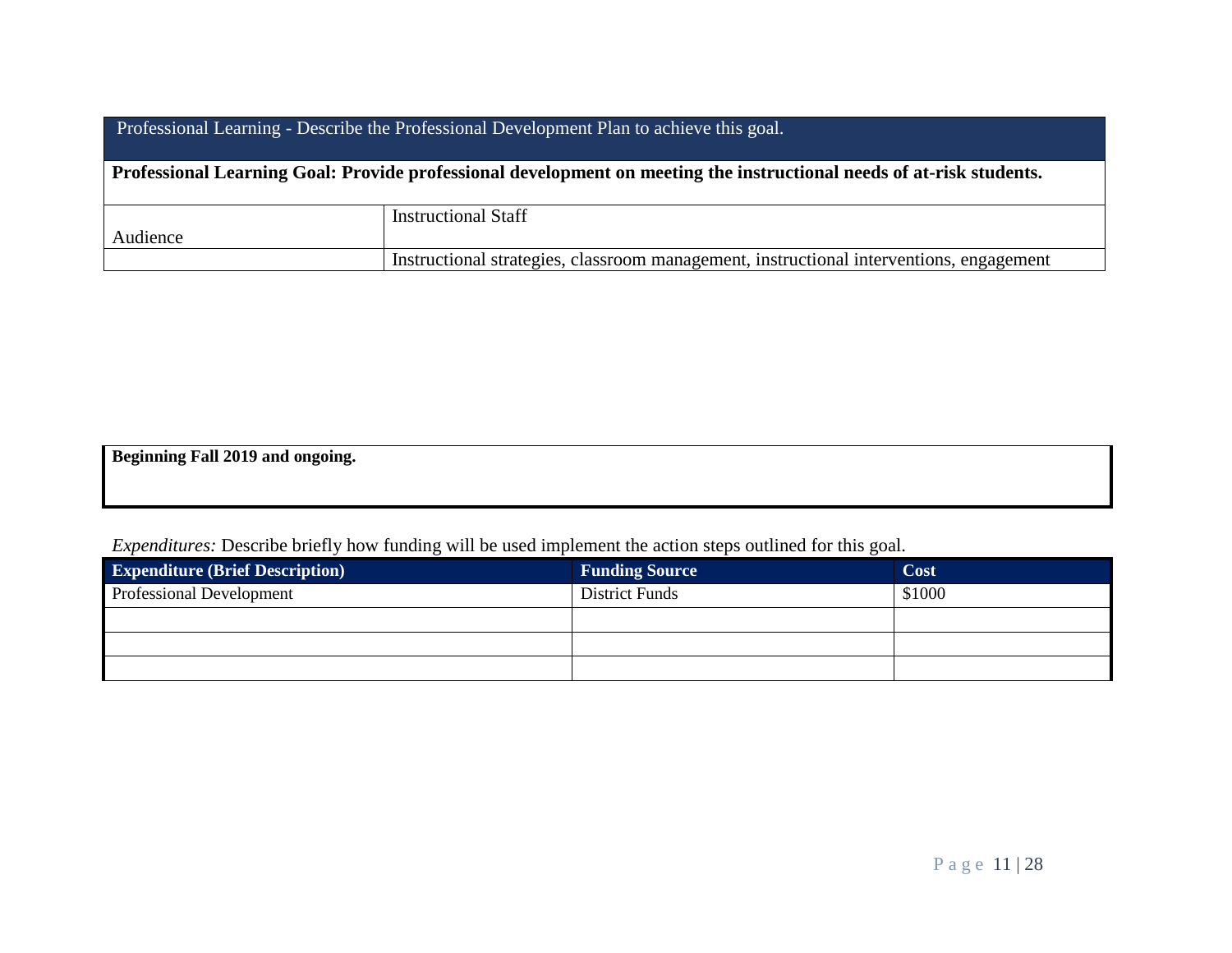| Topics to be Included        | strategies, and differentiated instruction     |  |
|------------------------------|------------------------------------------------|--|
|                              |                                                |  |
|                              | Classroom Walk Throughs; teacher observations; |  |
| Evidence of Learning         |                                                |  |
|                              | Enter Start Date: Fall 2019                    |  |
| <b>Anticipated Timeframe</b> | Anticipated Completion Date: June 2020         |  |
|                              | <b>Building Principal</b>                      |  |
| <b>Lead Person/Position</b>  |                                                |  |

| Professional Learning - Describe the Professional Learning Plan to achieve this goal. |                                                                                                                |  |  |
|---------------------------------------------------------------------------------------|----------------------------------------------------------------------------------------------------------------|--|--|
| <b>Professional Learning Goal 2:</b>                                                  |                                                                                                                |  |  |
|                                                                                       | Revise and provide professional development time for maximum focus on data review and instructional practices. |  |  |
|                                                                                       | <b>Instructional Staff</b> ; Building Administration                                                           |  |  |
| Audience                                                                              |                                                                                                                |  |  |
| Topics to be Included                                                                 | PVAAS, Study Island, eMetric, OnHand Schools, SAS Portal, Student Assessments, Data<br>Protocols               |  |  |
|                                                                                       | <b>Completion of Data-Driven Decision Making Meeting Template</b>                                              |  |  |
| Evidence of Learning                                                                  |                                                                                                                |  |  |
|                                                                                       | Enter Start Date: Fall 2019                                                                                    |  |  |
| <b>Anticipated Timeframe</b>                                                          | Anticipated Completion Date: Spring 2020                                                                       |  |  |
|                                                                                       | <b>Building Principal</b>                                                                                      |  |  |
| <b>Lead Person/Position</b>                                                           |                                                                                                                |  |  |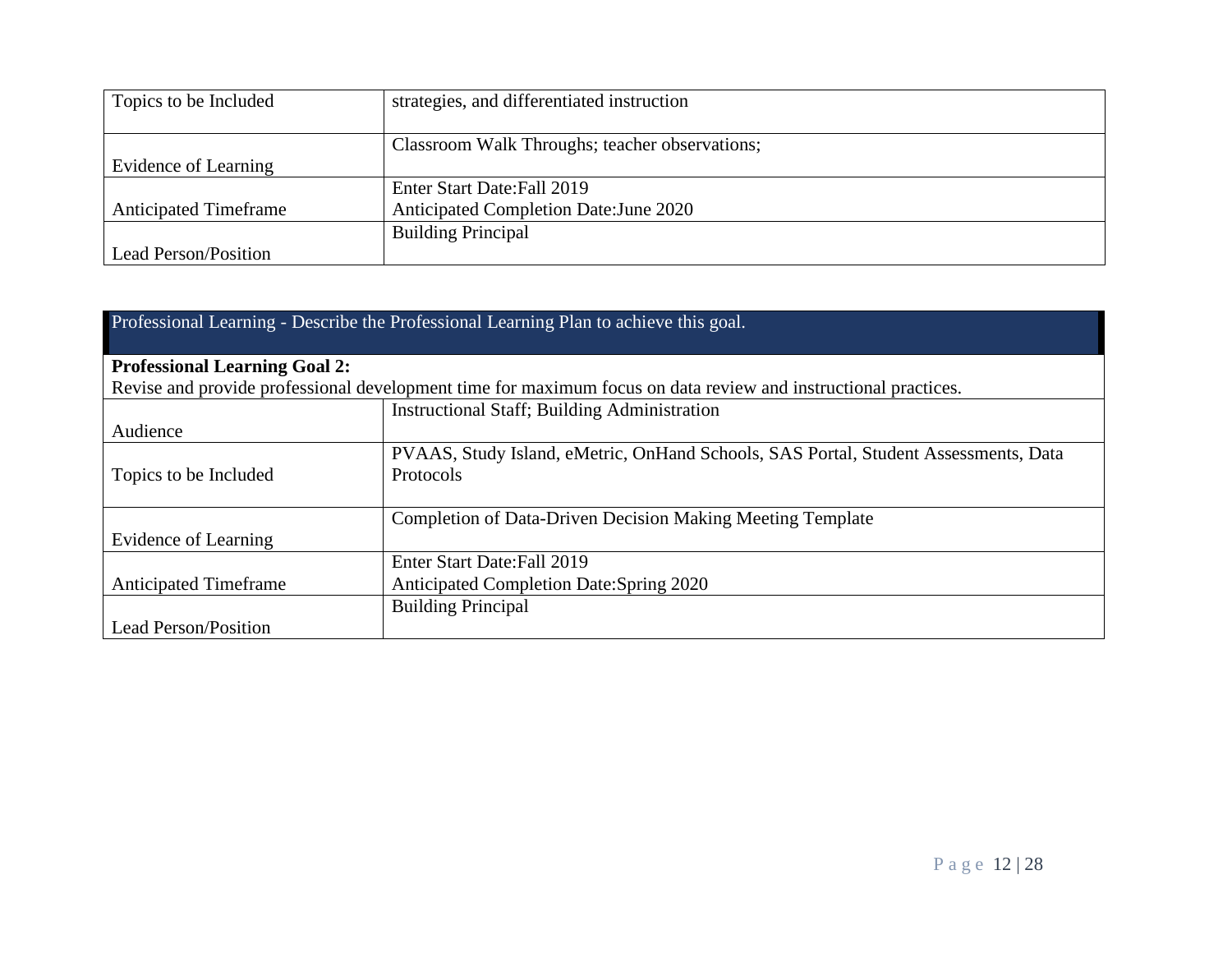| Evidence-based Action Steps: Describe the evidence-based action steps to be taken to achieve this goal. |
|---------------------------------------------------------------------------------------------------------|
|---------------------------------------------------------------------------------------------------------|

**\_ \_\_\_\_\_\_\_\_\_\_\_\_\_\_\_\_\_\_\_\_\_\_\_\_\_\_\_\_\_\_\_\_\_\_\_\_\_\_\_\_\_\_\_\_\_\_\_\_\_\_\_\_\_\_\_\_\_\_\_\_\_\_\_\_\_\_\_\_\_\_\_\_\_\_\_\_\_**

| <b>Action Steps</b>                | <b>Materials/Resources/Supports</b><br><b>Needed</b> | <b>Person(s)/Position Responsible</b> | <b>Implementation Timeline</b> |
|------------------------------------|------------------------------------------------------|---------------------------------------|--------------------------------|
|                                    |                                                      |                                       |                                |
|                                    |                                                      |                                       |                                |
|                                    |                                                      |                                       |                                |
|                                    |                                                      |                                       |                                |
|                                    |                                                      |                                       |                                |
| <b>Anticipated Outputs:</b>        |                                                      |                                       |                                |
|                                    |                                                      |                                       |                                |
| <b>Monitoring/Evaluation Plan:</b> |                                                      |                                       |                                |
|                                    |                                                      |                                       |                                |

| <b>Expenditure (Brief Description)</b> | <b>Funding Source</b> | Cost |
|----------------------------------------|-----------------------|------|
|                                        |                       |      |
|                                        |                       |      |
|                                        |                       |      |
|                                        |                       |      |
|                                        |                       |      |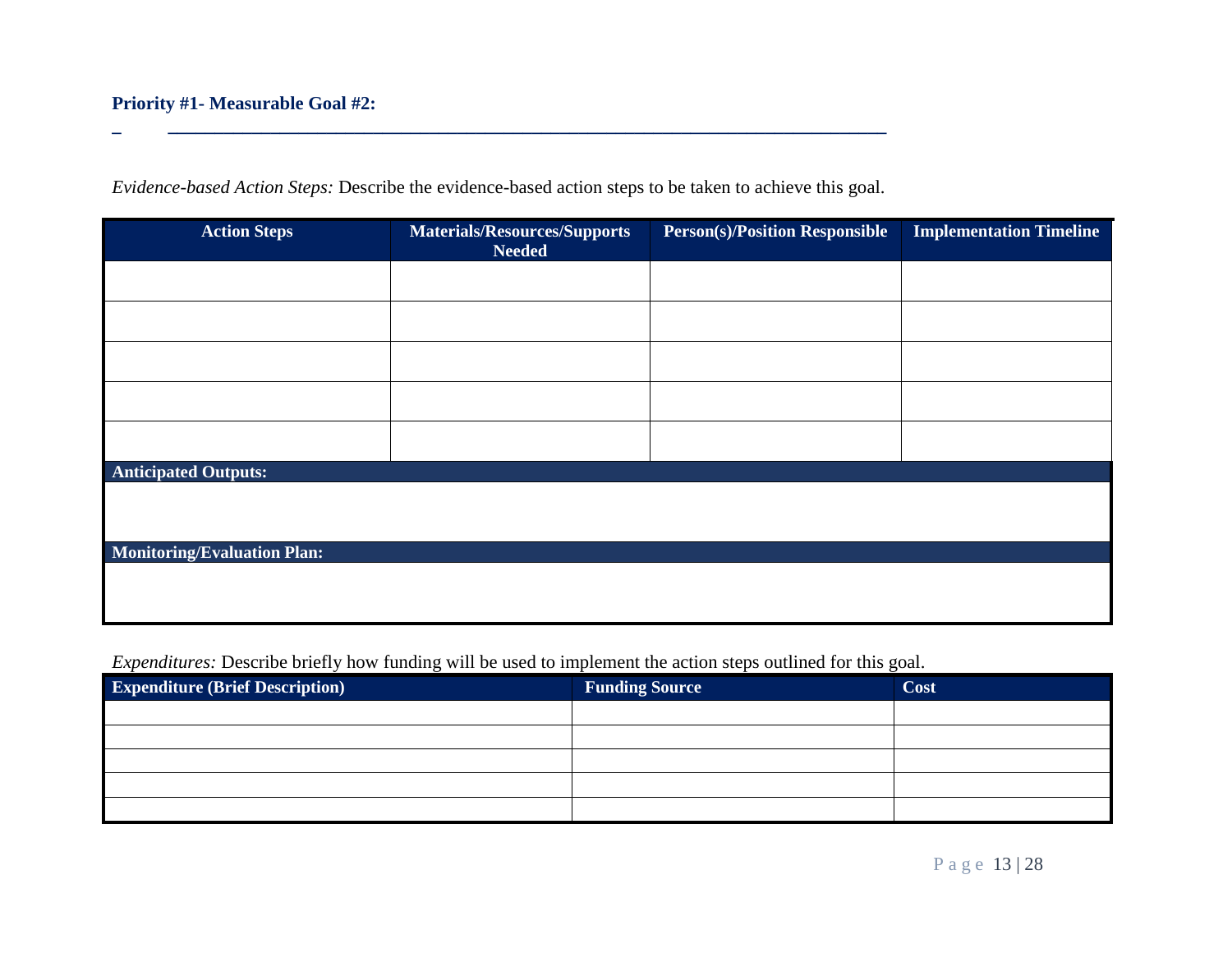Professional Learning - Describe the Professional Learning Plan to achieve this goal.

| <b>Professional Learning Goal 1:</b> |                                                                 |  |
|--------------------------------------|-----------------------------------------------------------------|--|
| Audience                             |                                                                 |  |
| Topics to be Included                |                                                                 |  |
| Evidence of Learning                 |                                                                 |  |
| <b>Anticipated Timeframe</b>         | <b>Enter Start Date:</b><br><b>Anticipated Completion Date:</b> |  |
| Lead Person/Position                 |                                                                 |  |

| Professional Learning - Describe the Professional Learning Plan to achieve this goal. |                                     |  |
|---------------------------------------------------------------------------------------|-------------------------------------|--|
| <b>Professional Learning Goal 2:</b>                                                  |                                     |  |
|                                                                                       |                                     |  |
| Audience                                                                              |                                     |  |
| Topics to be Included                                                                 |                                     |  |
| Evidence of Learning                                                                  |                                     |  |
|                                                                                       | <b>Enter Start Date:</b>            |  |
| <b>Anticipated Timeframe</b>                                                          | <b>Anticipated Completion Date:</b> |  |
| <b>Lead Person/Position</b>                                                           |                                     |  |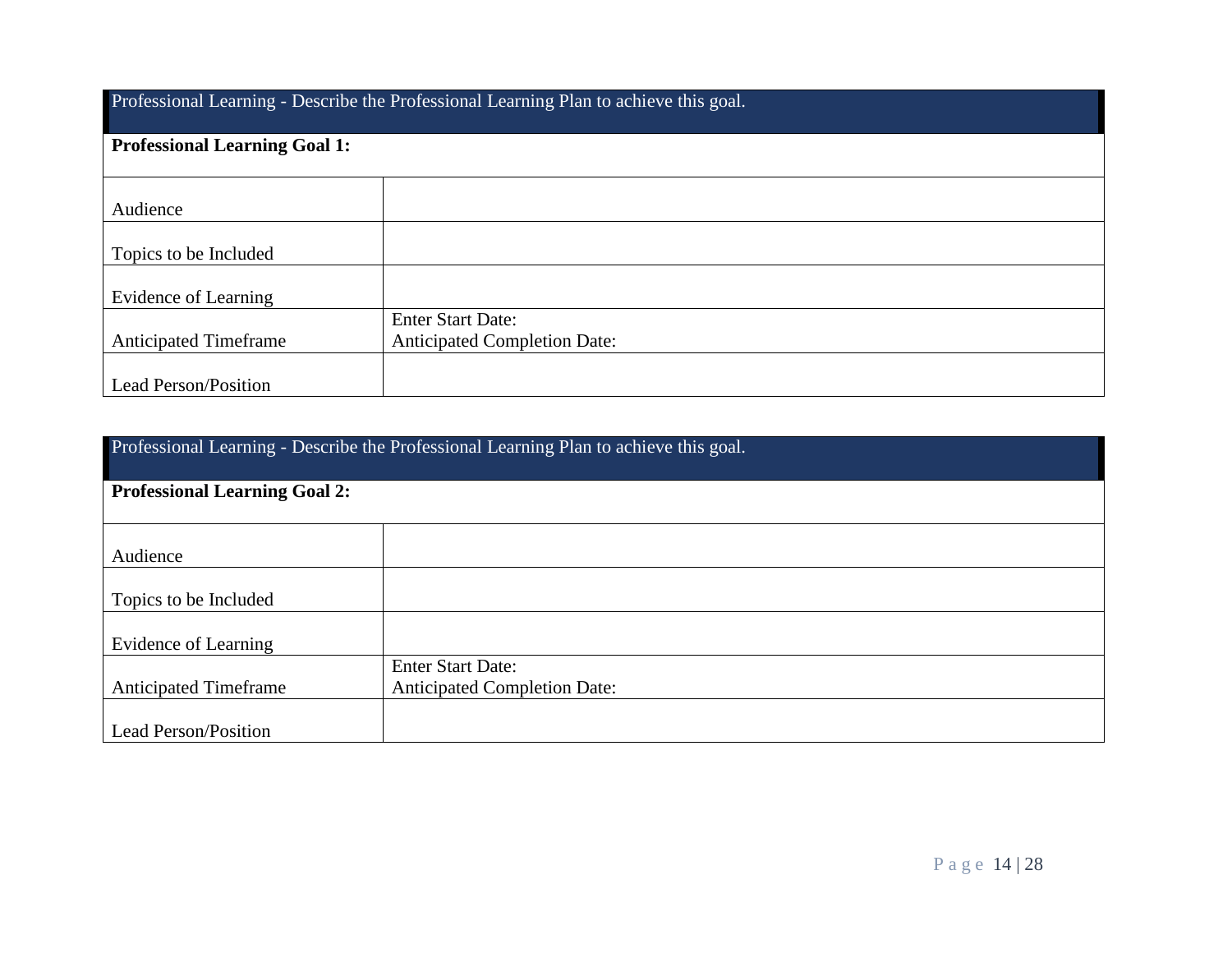*Evidence-based Action Steps:* Describe the evidence-based action steps to be taken to achieve this goal.

**\_\_\_\_\_\_\_\_\_\_\_\_\_\_\_\_\_\_\_\_\_\_\_\_\_\_\_\_\_\_\_\_\_\_\_\_\_\_\_\_\_\_\_\_\_\_\_\_\_\_\_\_\_\_\_\_\_\_\_\_\_\_\_\_\_\_\_\_\_\_\_\_\_\_\_\_\_**

| <b>Action Steps</b>                                                                                                                                                                                                                                 | <b>Materials/Resources/Supports</b><br><b>Needed</b>                            | <b>Person(s)/Position Responsible</b>                    | <b>Implementation Timeline</b>     |
|-----------------------------------------------------------------------------------------------------------------------------------------------------------------------------------------------------------------------------------------------------|---------------------------------------------------------------------------------|----------------------------------------------------------|------------------------------------|
| Provide professional development to<br>all staff on the Career Education and<br>Work Standards.                                                                                                                                                     | Internal and External<br>Presentations; CEW Standards                           | <b>Building and District</b><br>Administration; Guidance | Starting Fall 2019; Ongoing        |
| Develop a systematic plan for<br>collecting Career and College<br>Readiness evidence                                                                                                                                                                | PDE Guidelines, Google<br>Classroom, Student Career<br>Portfolio, CEW Standards | <b>Building Administration;</b><br>Guidance, Teachers    | 2019-2020 SY                       |
| Review and implement the College<br>and Career components of the 339<br>Comprehensive Guidance Plan                                                                                                                                                 | 339 Comprehensive Guidance Plan                                                 | <b>Building and District</b><br>Administration; Guidance | <b>Annual Review</b>               |
| Implement and refine digital Career<br>Portfolio for all students                                                                                                                                                                                   | Google Classroom; Career<br>Cruising; Xello                                     | Building Administration;<br>Guidance, Teachers; Students | Starting Fall 2019 through<br>2021 |
|                                                                                                                                                                                                                                                     |                                                                                 |                                                          |                                    |
| <b>Anticipated Outputs:</b>                                                                                                                                                                                                                         |                                                                                 |                                                          |                                    |
| All students will have a College and Career Portfolio, meeting the high school graduation requirements and be college and career ready.<br>Teachers will have a greater understanding of how to implement the CEW standards into daily instruction. |                                                                                 |                                                          |                                    |
|                                                                                                                                                                                                                                                     |                                                                                 |                                                          |                                    |
| <b>Monitoring/Evaluation Plan:</b>                                                                                                                                                                                                                  |                                                                                 |                                                          |                                    |

**Beginning Fall 2019 and ongoing monitoring.**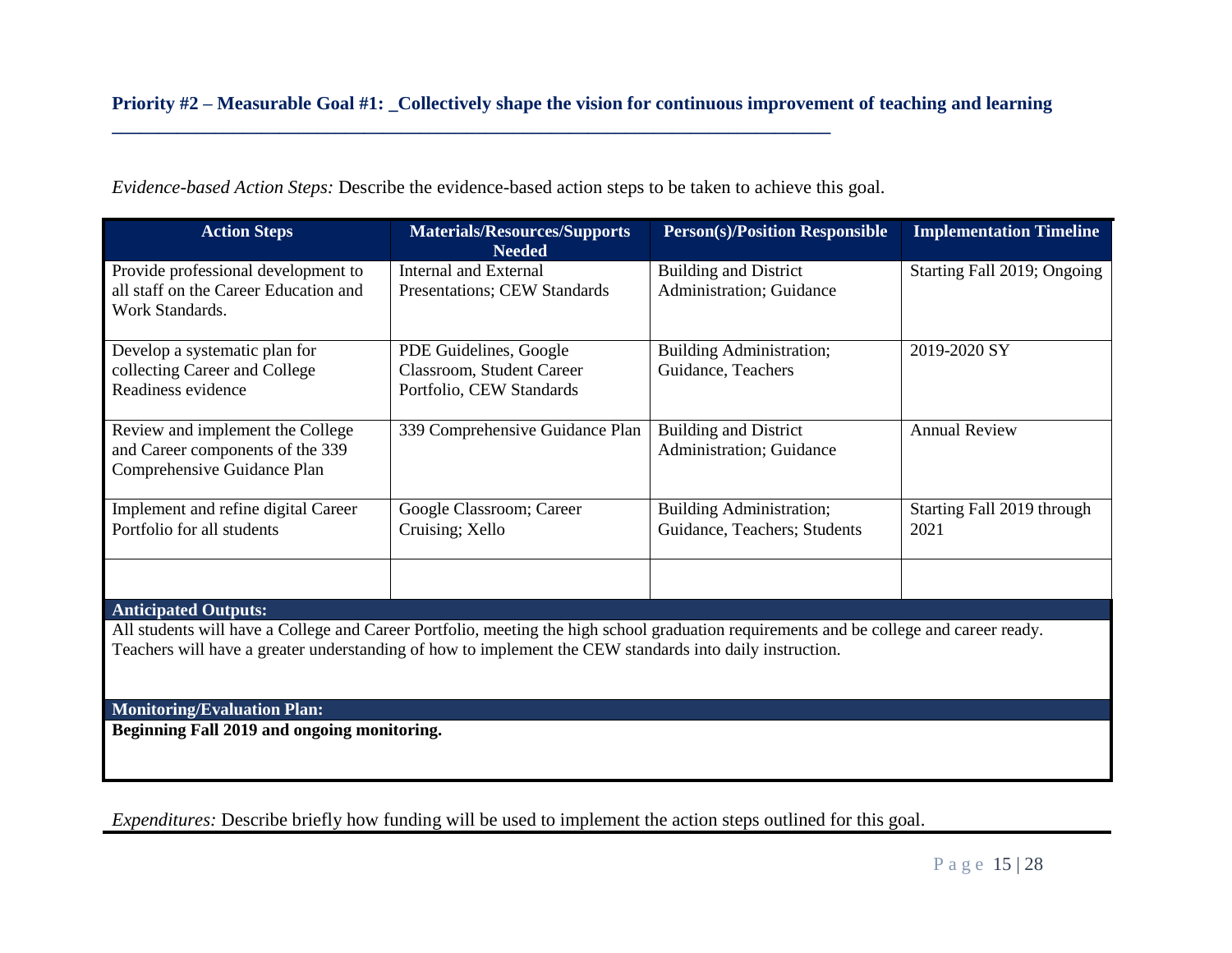| <b>Expenditure (Brief Description)</b> | <b>Funding Source</b> | Cost |
|----------------------------------------|-----------------------|------|
| Xello/Career Cruising                  | <b>District Funds</b> |      |
| <b>Professional Development</b>        | <b>District Funds</b> |      |
| <b>Curriculum Writing</b>              | <b>District Funds</b> |      |
|                                        |                       |      |
|                                        |                       |      |

| Professional Learning - Describe the Professional Learning Plan to achieve this goal.                     |                                                                                 |  |  |
|-----------------------------------------------------------------------------------------------------------|---------------------------------------------------------------------------------|--|--|
| Professional Learning Goal 1:All teachers will be implementing the CEW Standards into regular instruction |                                                                                 |  |  |
| <b>Classroom Teachers</b> ; Guidance Counselors; Administrators                                           |                                                                                 |  |  |
| Audience                                                                                                  |                                                                                 |  |  |
|                                                                                                           | CEWStandards; Current Data and Needs of the workforce; Instructional Strategies |  |  |
| Topics to be Included                                                                                     |                                                                                 |  |  |
|                                                                                                           | Classroom walk throughs; teacher observations; student portfolios               |  |  |
| Evidence of Learning                                                                                      |                                                                                 |  |  |
|                                                                                                           | Enter Start Date: Aug 2019                                                      |  |  |
| <b>Anticipated Timeframe</b>                                                                              | Anticipated Completion Date: June 2020                                          |  |  |
| <b>Building Principal</b>                                                                                 |                                                                                 |  |  |
| <b>Lead Person/Position</b>                                                                               |                                                                                 |  |  |

| Professional Learning - Describe the Professional Learning Plan to achieve this goal. |                                                                      |  |
|---------------------------------------------------------------------------------------|----------------------------------------------------------------------|--|
| Professional Learning Goal 2: Utilization of Xello                                    |                                                                      |  |
|                                                                                       | Instructional Staff and Guidance; Administration                     |  |
| Audience                                                                              |                                                                      |  |
|                                                                                       | Overview of Xello; Training; Data Management; Portfolio Development; |  |
| Topics to be Included                                                                 |                                                                      |  |
|                                                                                       | Utilization of Xello by students and staff                           |  |
| Evidence of Learning                                                                  |                                                                      |  |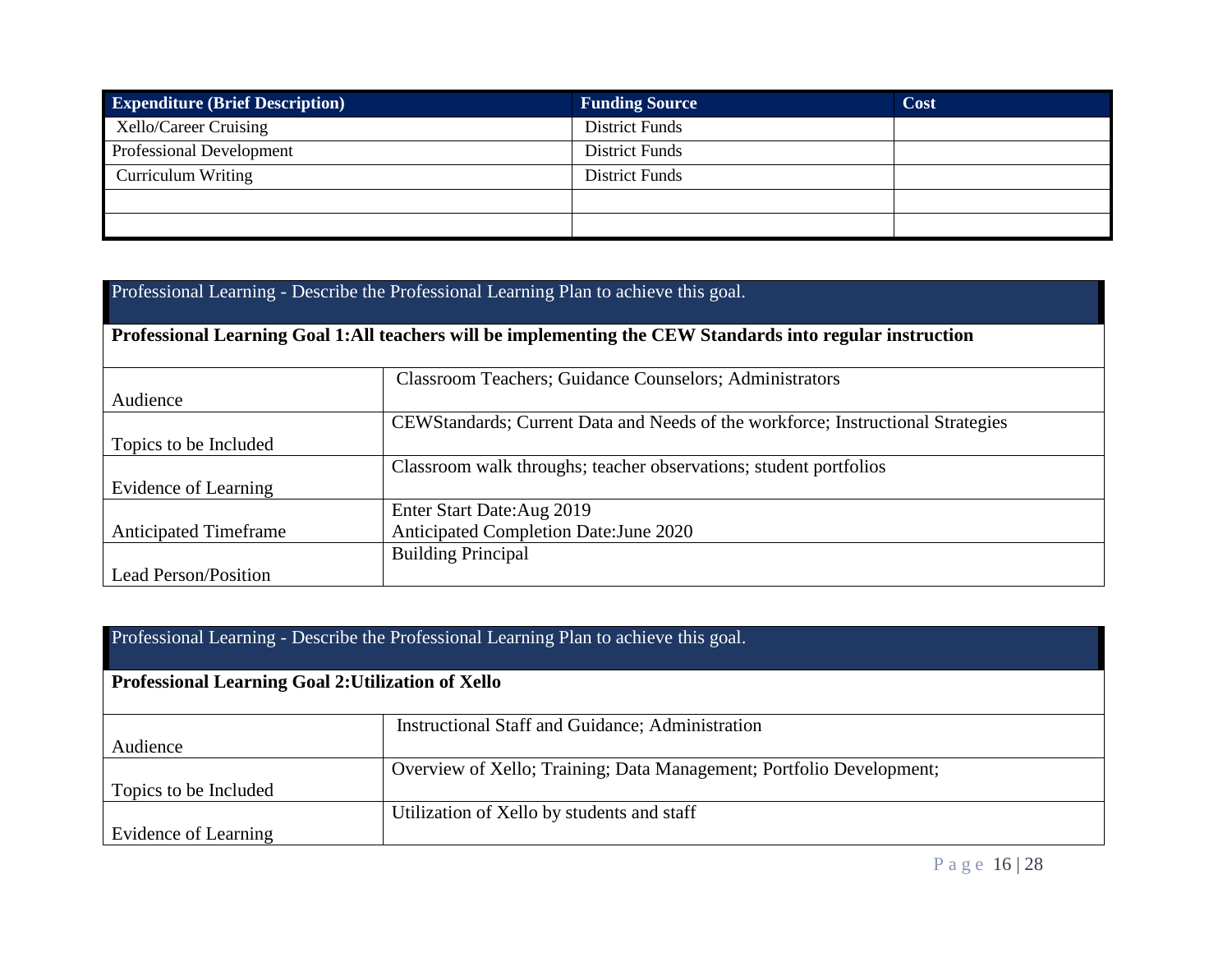|                              | Enter Start Date: Fall 2019              |
|------------------------------|------------------------------------------|
| <b>Anticipated Timeframe</b> | Anticipated Completion Date: Spring 2020 |
|                              | <b>Building Principal</b>                |
| Lead Person/Position         |                                          |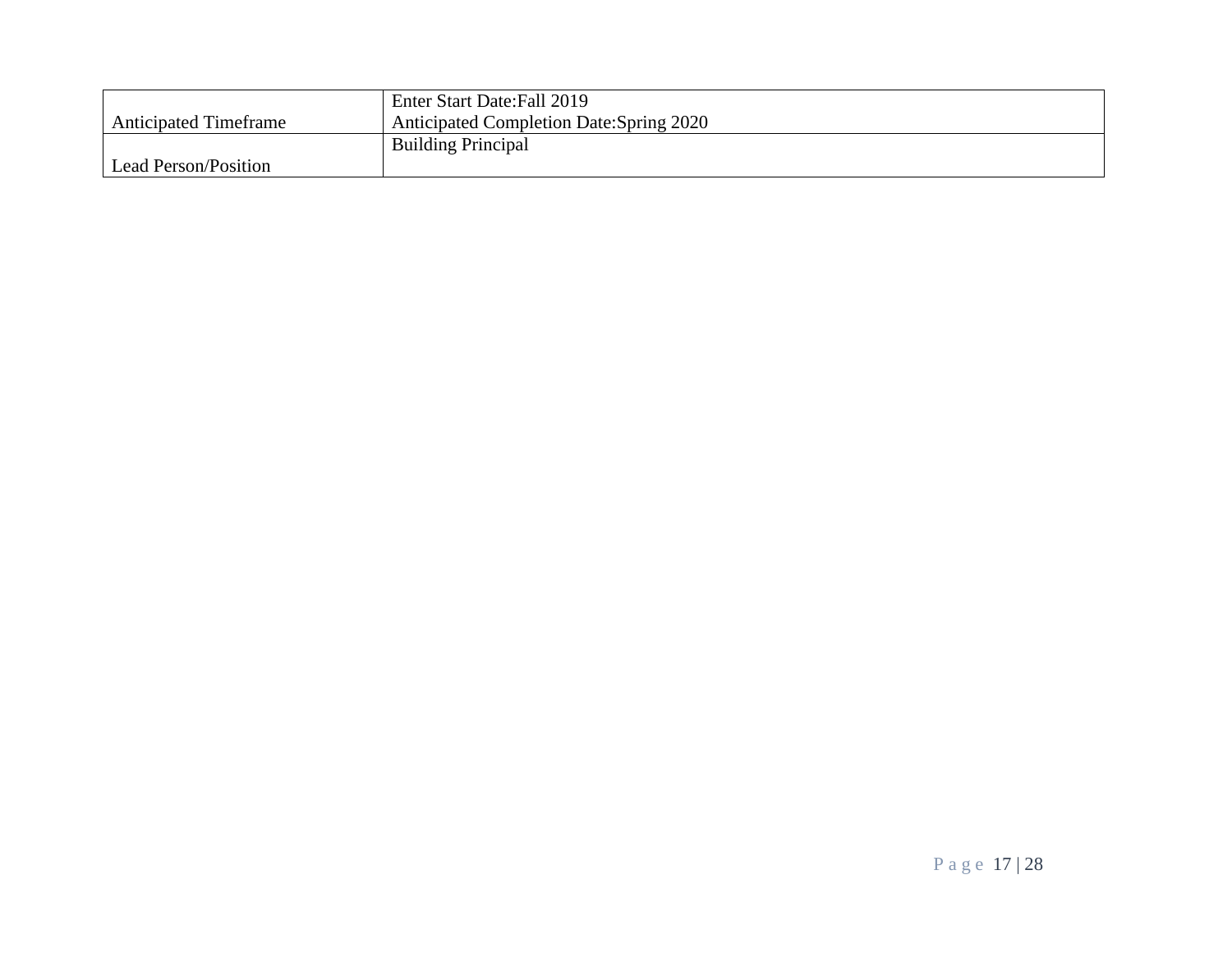### **Priority #2 – Measurable Goal #2:**

| <b>Action Steps</b>                | Materials/Resources/Supports<br><b>Needed</b> | <b>Person(s)/Position Responsible</b> | <b>Implementation Timeline</b> |
|------------------------------------|-----------------------------------------------|---------------------------------------|--------------------------------|
|                                    |                                               |                                       |                                |
|                                    |                                               |                                       |                                |
|                                    |                                               |                                       |                                |
|                                    |                                               |                                       |                                |
|                                    |                                               |                                       |                                |
| <b>Anticipated Outputs:</b>        |                                               |                                       |                                |
|                                    |                                               |                                       |                                |
| <b>Monitoring/Evaluation Plan:</b> |                                               |                                       |                                |
|                                    |                                               |                                       |                                |

*Evidence-based Action Steps:* Describe the evidence-based action steps to be taken to achieve this goal.

**\_\_\_\_\_\_\_\_\_\_\_\_\_\_\_\_\_\_\_\_\_\_\_\_\_\_\_\_\_\_\_\_\_\_\_\_\_\_\_\_\_\_\_\_\_\_\_\_\_\_\_\_\_\_\_\_\_\_\_\_\_\_\_\_\_\_\_\_\_\_\_\_\_\_\_\_\_\_**

| <b>Expenditure (Brief Description)</b> | <b>Funding Source</b> | Cost |
|----------------------------------------|-----------------------|------|
|                                        |                       |      |
|                                        |                       |      |
|                                        |                       |      |
|                                        |                       |      |
|                                        |                       |      |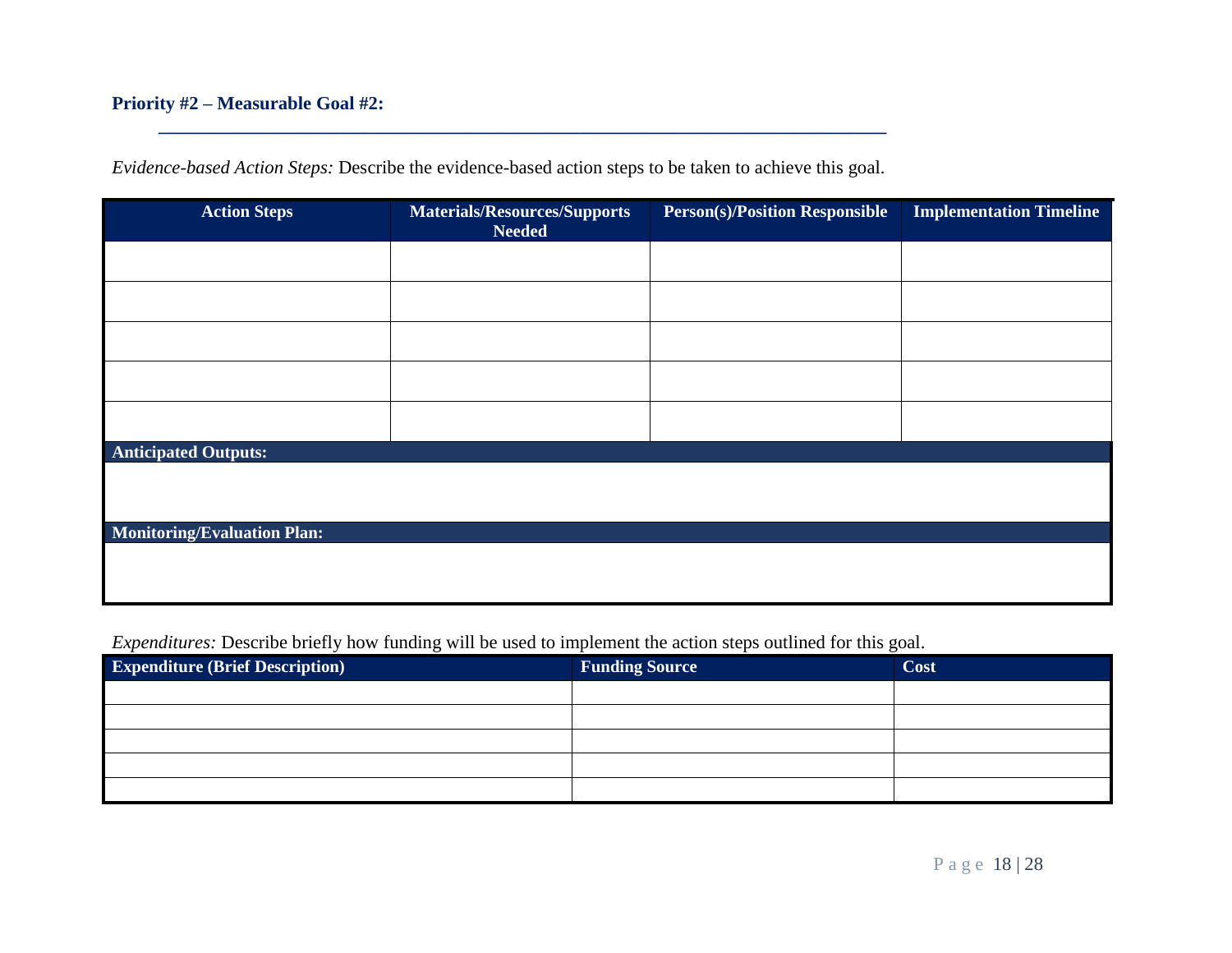| Professional Learning - Describe the Professional Learning Plan to achieve this goal. |                                     |  |
|---------------------------------------------------------------------------------------|-------------------------------------|--|
| <b>Professional Learning Goal 1:</b>                                                  |                                     |  |
|                                                                                       |                                     |  |
| Audience                                                                              |                                     |  |
| Topics to be Included                                                                 |                                     |  |
| Evidence of Learning                                                                  |                                     |  |
|                                                                                       | <b>Enter Start Date:</b>            |  |
| <b>Anticipated Timeframe</b>                                                          | <b>Anticipated Completion Date:</b> |  |
| Lead Person/Position                                                                  |                                     |  |

| Professional Learning - Describe the Professional Learning Plan to achieve this goal. |                                     |  |
|---------------------------------------------------------------------------------------|-------------------------------------|--|
| <b>Professional Learning Goal 2:</b>                                                  |                                     |  |
|                                                                                       |                                     |  |
| Audience                                                                              |                                     |  |
| Topics to be Included                                                                 |                                     |  |
| Evidence of Learning                                                                  |                                     |  |
|                                                                                       | <b>Enter Start Date:</b>            |  |
| <b>Anticipated Timeframe</b>                                                          | <b>Anticipated Completion Date:</b> |  |
| Lead Person/Position                                                                  |                                     |  |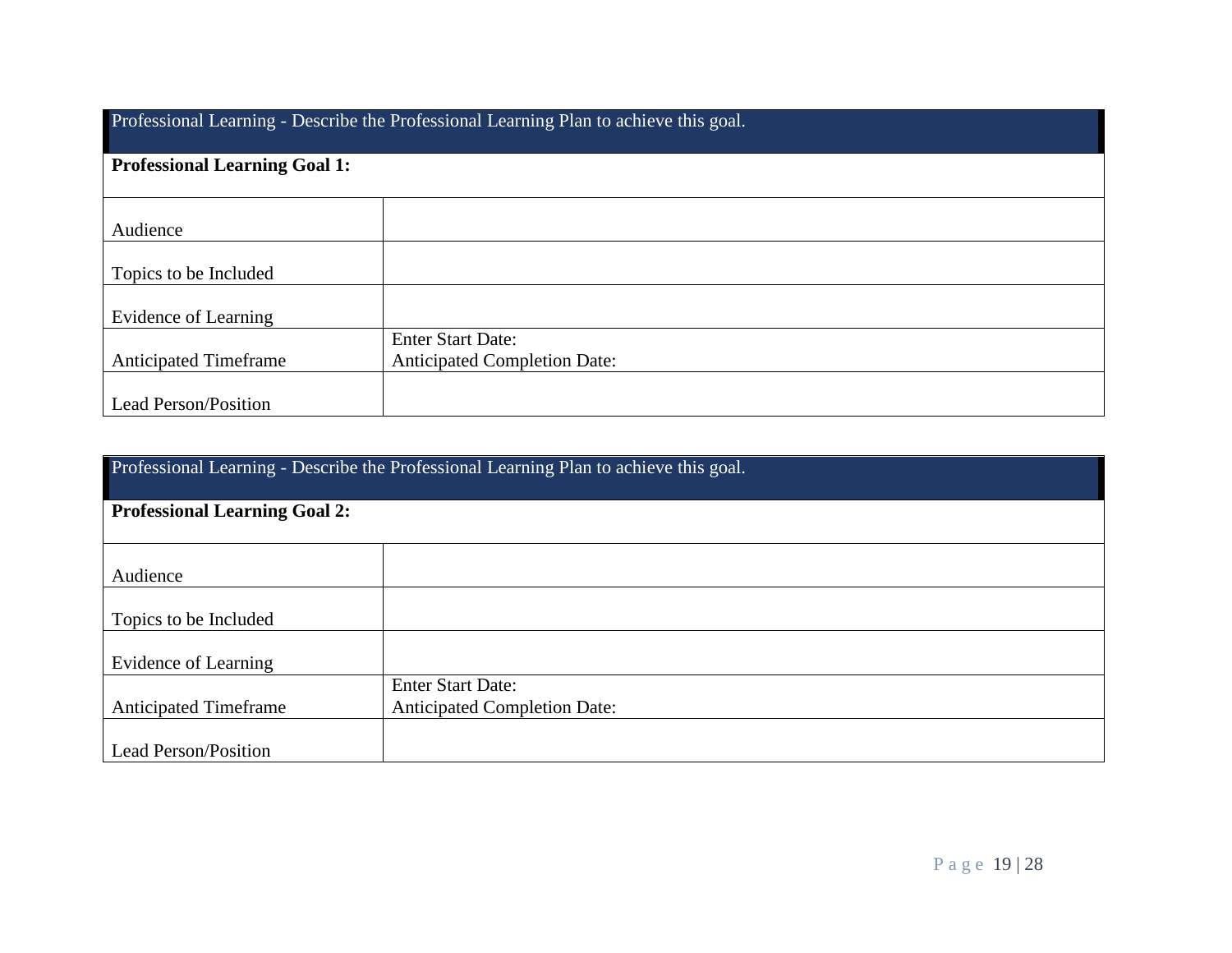| <b>Action Steps</b>                | Materials/Resources/Supports<br><b>Needed</b> | <b>Person(s)/Position Responsible</b> | <b>Implementation Timeline</b> |
|------------------------------------|-----------------------------------------------|---------------------------------------|--------------------------------|
|                                    |                                               |                                       |                                |
|                                    |                                               |                                       |                                |
|                                    |                                               |                                       |                                |
|                                    |                                               |                                       |                                |
|                                    |                                               |                                       |                                |
| <b>Anticipated Outputs:</b>        |                                               |                                       |                                |
|                                    |                                               |                                       |                                |
| <b>Monitoring/Evaluation Plan:</b> |                                               |                                       |                                |
|                                    |                                               |                                       |                                |

*Evidence-based Action Steps:* Describe the evidence-based action steps to be taken to achieve this goal.

**\_\_\_ \_\_\_\_\_\_\_\_\_\_\_\_\_\_\_\_\_\_\_\_\_\_\_\_\_\_\_\_\_\_\_\_\_\_\_\_\_\_\_\_\_\_\_\_\_\_\_\_\_\_\_\_\_\_\_\_\_\_\_\_\_\_\_\_\_\_\_\_\_\_\_\_\_\_\_**

| <b>Expenditure (Brief Description)</b> | <b>Funding Source</b> | Cost |
|----------------------------------------|-----------------------|------|
|                                        |                       |      |
|                                        |                       |      |
|                                        |                       |      |
|                                        |                       |      |
|                                        |                       |      |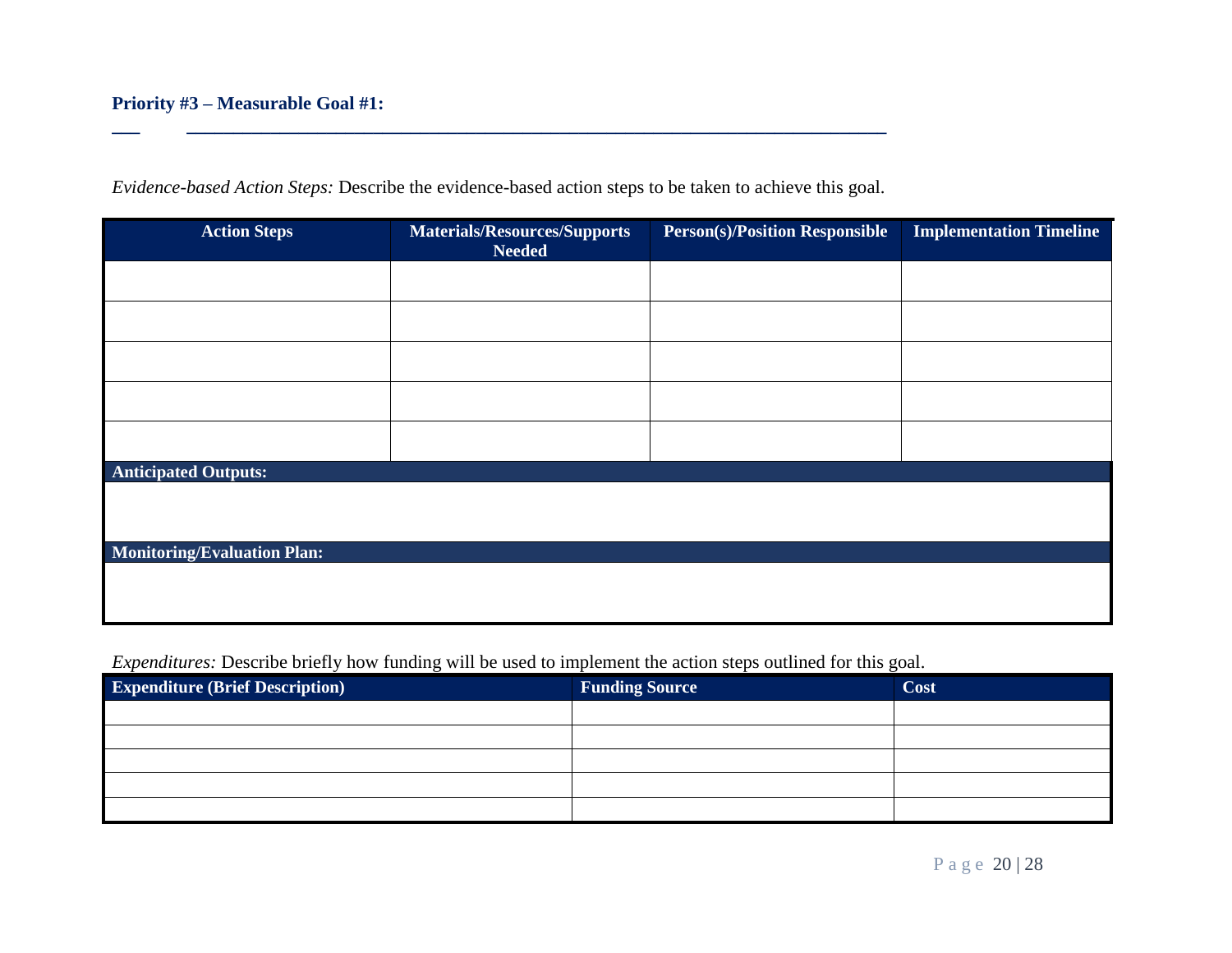| Professional Learning - Describe the Professional Learning Plan to achieve this goal. |                                     |  |
|---------------------------------------------------------------------------------------|-------------------------------------|--|
| <b>Professional Learning Goal 1:</b>                                                  |                                     |  |
|                                                                                       |                                     |  |
| Audience                                                                              |                                     |  |
| Topics to be Included                                                                 |                                     |  |
| Evidence of Learning                                                                  |                                     |  |
|                                                                                       | <b>Enter Start Date:</b>            |  |
| <b>Anticipated Timeframe</b>                                                          | <b>Anticipated Completion Date:</b> |  |
| <b>Lead Person/Position</b>                                                           |                                     |  |

| Professional Learning - Describe the Professional Learning Plan to achieve this goal. |                                     |  |
|---------------------------------------------------------------------------------------|-------------------------------------|--|
| <b>Professional Learning Goal 2:</b>                                                  |                                     |  |
|                                                                                       |                                     |  |
| Audience                                                                              |                                     |  |
| Topics to be Included                                                                 |                                     |  |
| Evidence of Learning                                                                  |                                     |  |
|                                                                                       | <b>Enter Start Date:</b>            |  |
| <b>Anticipated Timeframe</b>                                                          | <b>Anticipated Completion Date:</b> |  |
| <b>Lead Person/Position</b>                                                           |                                     |  |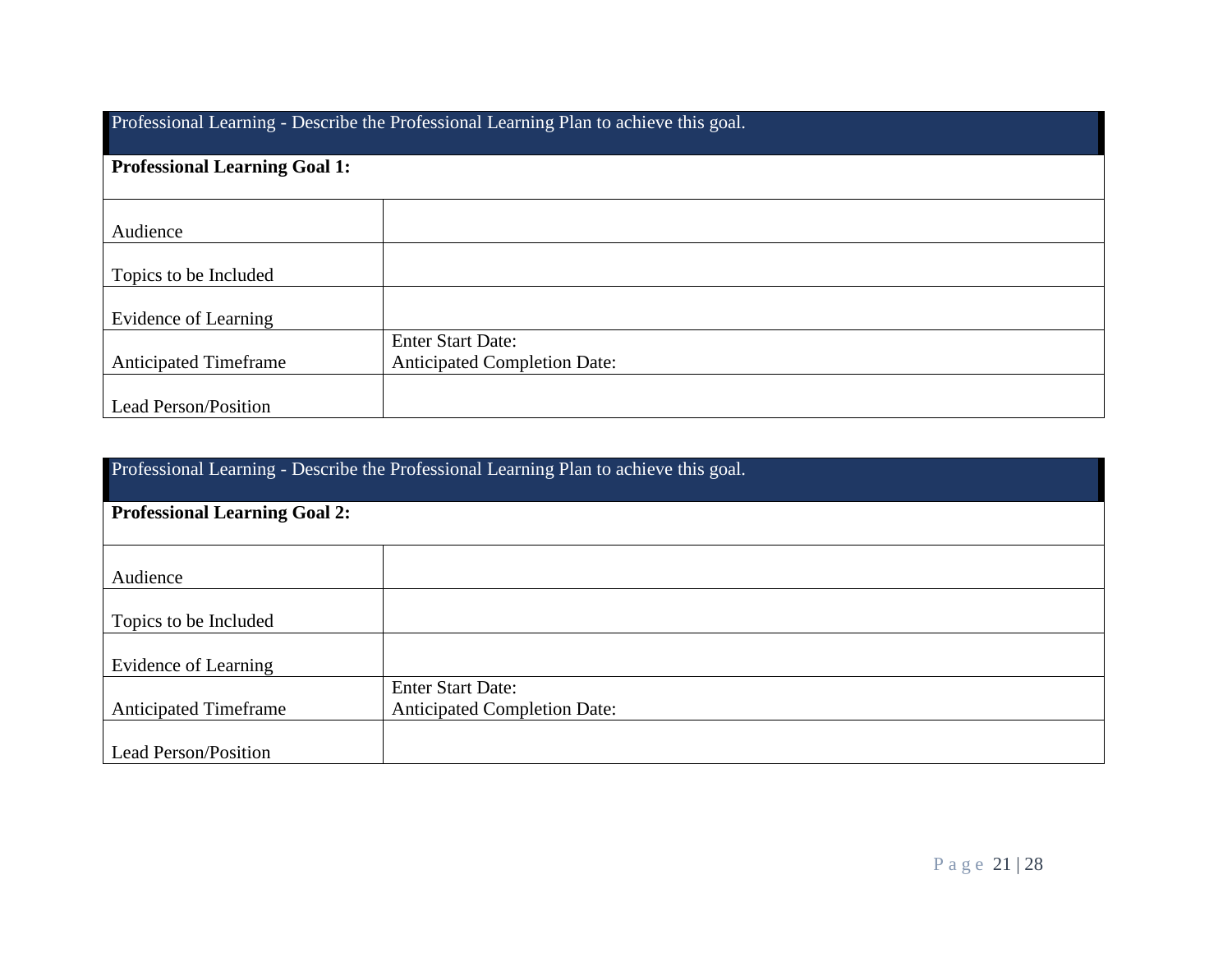| <b>Action Steps</b>                | <b>Materials/Resources/Supports</b><br><b>Needed</b> | <b>Person(s)/Position Responsible</b> | <b>Implementation Timeline</b> |
|------------------------------------|------------------------------------------------------|---------------------------------------|--------------------------------|
|                                    |                                                      |                                       |                                |
|                                    |                                                      |                                       |                                |
|                                    |                                                      |                                       |                                |
|                                    |                                                      |                                       |                                |
|                                    |                                                      |                                       |                                |
| <b>Anticipated Outputs:</b>        |                                                      |                                       |                                |
|                                    |                                                      |                                       |                                |
| <b>Monitoring/Evaluation Plan:</b> |                                                      |                                       |                                |
|                                    |                                                      |                                       |                                |

*Evidence-based Action Steps:* Describe the evidence-based action steps to be taken to achieve this goal.

**\_ \_\_\_\_\_\_\_\_\_\_\_\_\_\_\_\_\_\_\_\_\_\_\_\_\_\_\_\_\_\_\_\_\_\_\_\_\_\_\_\_\_\_\_\_\_\_\_\_\_\_\_\_\_\_\_\_\_\_\_\_\_\_\_\_\_\_\_\_\_\_\_\_\_\_\_\_\_**

| <b>Expenditure (Brief Description)</b> | <b>Funding Source</b> | Cost |
|----------------------------------------|-----------------------|------|
|                                        |                       |      |
|                                        |                       |      |
|                                        |                       |      |
|                                        |                       |      |
|                                        |                       |      |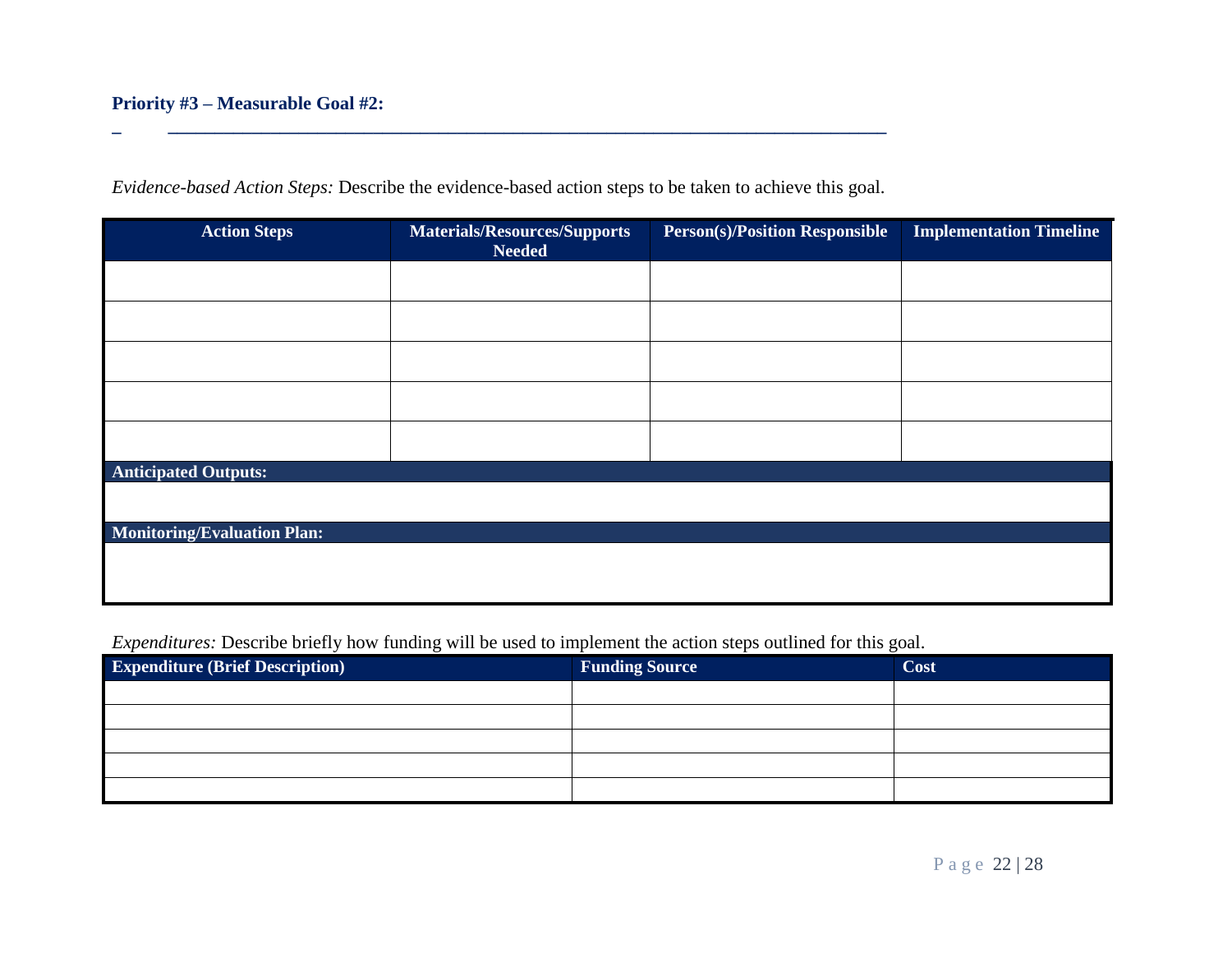| Professional Learning - Describe the Professional Learning Plan to achieve this goal. |                                                                 |  |
|---------------------------------------------------------------------------------------|-----------------------------------------------------------------|--|
| <b>Professional Learning Goal 1:</b>                                                  |                                                                 |  |
| Audience                                                                              |                                                                 |  |
| Topics to be Included                                                                 |                                                                 |  |
| Evidence of Learning                                                                  |                                                                 |  |
| <b>Anticipated Timeframe</b>                                                          | <b>Enter Start Date:</b><br><b>Anticipated Completion Date:</b> |  |
| <b>Lead Person/Position</b>                                                           |                                                                 |  |

| Professional Learning - Describe the Professional Learning Plan to achieve this goal. |                                     |  |
|---------------------------------------------------------------------------------------|-------------------------------------|--|
| <b>Professional Learning Goal 2:</b>                                                  |                                     |  |
|                                                                                       |                                     |  |
| Audience                                                                              |                                     |  |
| Topics to be Included                                                                 |                                     |  |
| Evidence of Learning                                                                  |                                     |  |
|                                                                                       | <b>Enter Start Date:</b>            |  |
| <b>Anticipated Timeframe</b>                                                          | <b>Anticipated Completion Date:</b> |  |
| Lead Person/Position                                                                  |                                     |  |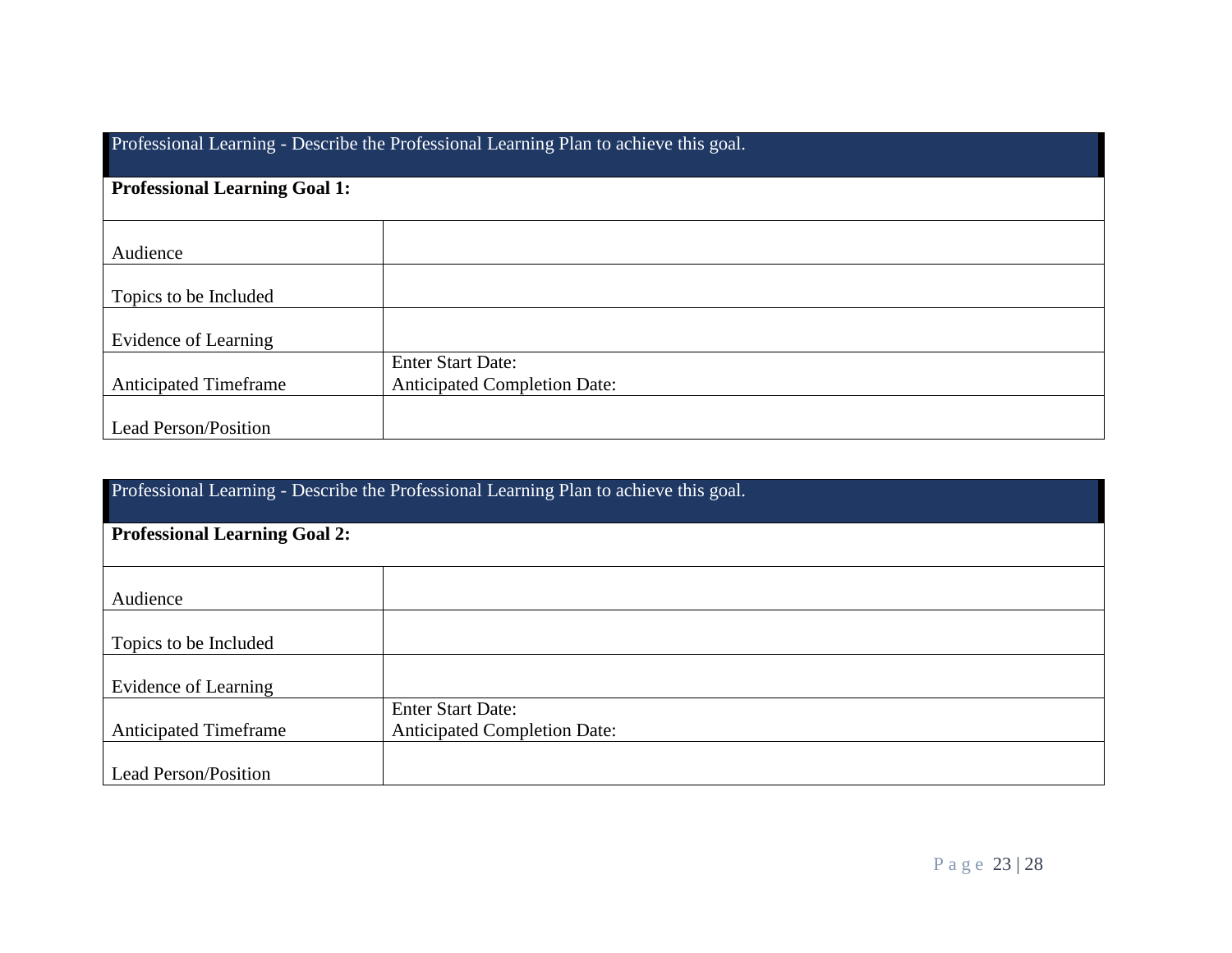# **V. Communications Plan for School Improvement**

The success of a plan is how you communicate it to your staff, community, parents and students. Develop steps to communicate components of your plan to your various levels of stakeholders.

### **Communication Steps and Timelines:**

| <b>Communication Strategies</b>               | <b>Audience</b>                    | <b>Purpose of Message</b>                         | <b>Anticipated Timeline</b>     |
|-----------------------------------------------|------------------------------------|---------------------------------------------------|---------------------------------|
| Presentation to WHS ATSI Team                 | <b>ATSI</b> Team                   | Review and Input to ATSI Plan                     | May 10, 2019                    |
| Presentation to WCSD Education<br>Committee   | <b>WCSD</b> Education<br>Committee | <b>Review ATSI Plan</b>                           | May 28, 2019                    |
| Public Display                                | <b>WCSD Community</b>              | Public display and input into<br><b>ATSI Plan</b> | June 1, 2019 - June 30, 2019    |
| Presentation to WHS Faculty &<br><b>Staff</b> | WHS Faculty and Staff              | Overview of ATSI Plan                             | June 2019; August 2019; Ongoing |
| WHS School Back to School                     | Parents & Students                 | Overview of ATSI Plan                             | August 2019; September 2019     |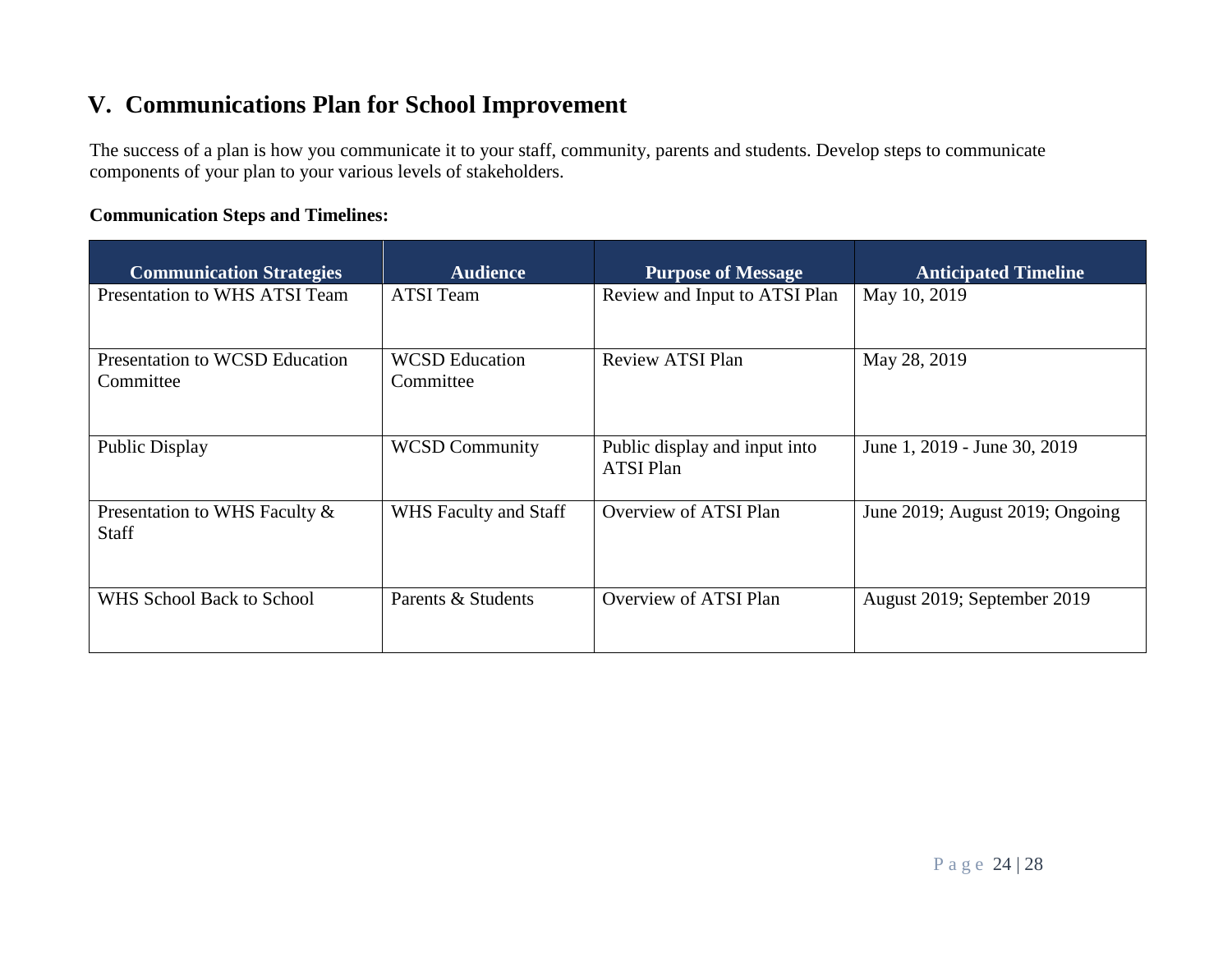## **VI. Plan Submission**

### **Affirmations**

The Building Administrator, Superintendent/Chief Executive Officer and President of the School Board will affirm the following statements.

We affirm that our school has developed a School Improvement Plan based upon a thorough review of the essential practices to advance educational programs and processes and improve student achievement.

We affirm that the action plans that we will be implementing address our specific school needs, include strategies that provide educational opportunities and instructional strategies for all students and each of the student groups, increases the amount and quality of learning time, and provides equity in the curriculum which may include programs, activities, and courses necessary to provide a well-rounded education. These plans address the needs of all children in the school, but particularly the needs of those at risk of not meeting the challenging State academic standards.

We, the undersigned, hereby certify that the school level plan has been duly reviewed by the Building Administrator, Superintendent of Schools and formally approved by the district's Board of Education, per guidelines required by the Pennsylvania Department of Education.

We hereby affirm and assure the Secretary of Education that the school level plan:

- Addresses all the **required components** prescribed by the Pennsylvania Department of Education
- Meets **ESSA requirements**
- Reflects **evidence-based strategies that meet the three highest levels of evidence outlined in ESSA**
- Has a **high probability of improving student achievement**
- Has sufficient **LEA leadership and support to ensure successful implementation**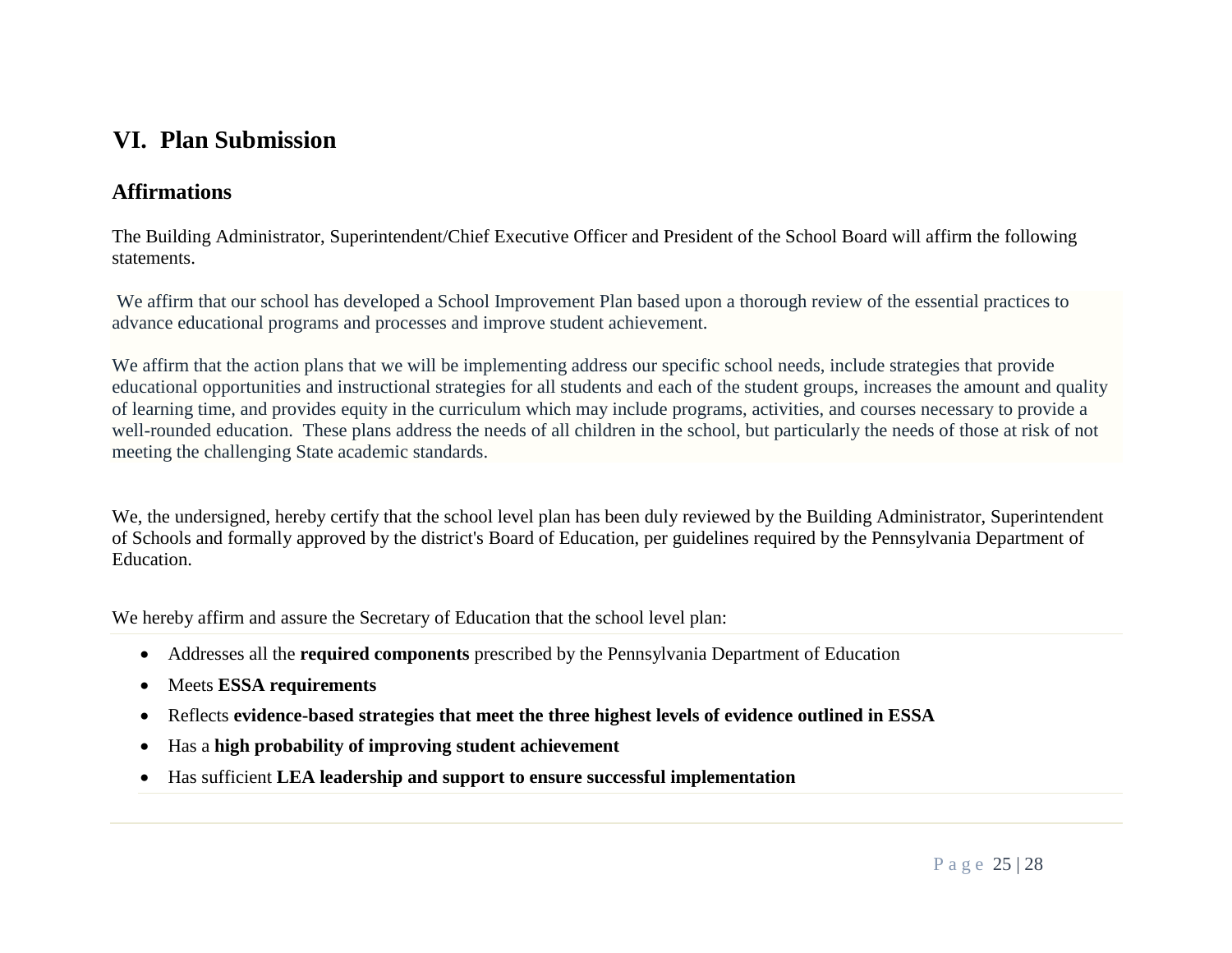|                                                           | $f(x) = \frac{1}{x^2 + 2x + 1}$ for the $\frac{1}{x^2 + 2x + 1}$ school year. |      |
|-----------------------------------------------------------|-------------------------------------------------------------------------------|------|
|                                                           |                                                                               |      |
| <b>Board President:</b>                                   |                                                                               |      |
| Name (printed)                                            | Signature                                                                     | Date |
| <b>Superintendent of Schools/Chief Executive Officer:</b> |                                                                               |      |
| Name (printed)                                            | Signature                                                                     | Date |
| <b>Building Administrator:</b>                            |                                                                               |      |
| Name (printed)                                            | Signature                                                                     | Date |
| <b>School Improvement Facilitator:</b>                    |                                                                               |      |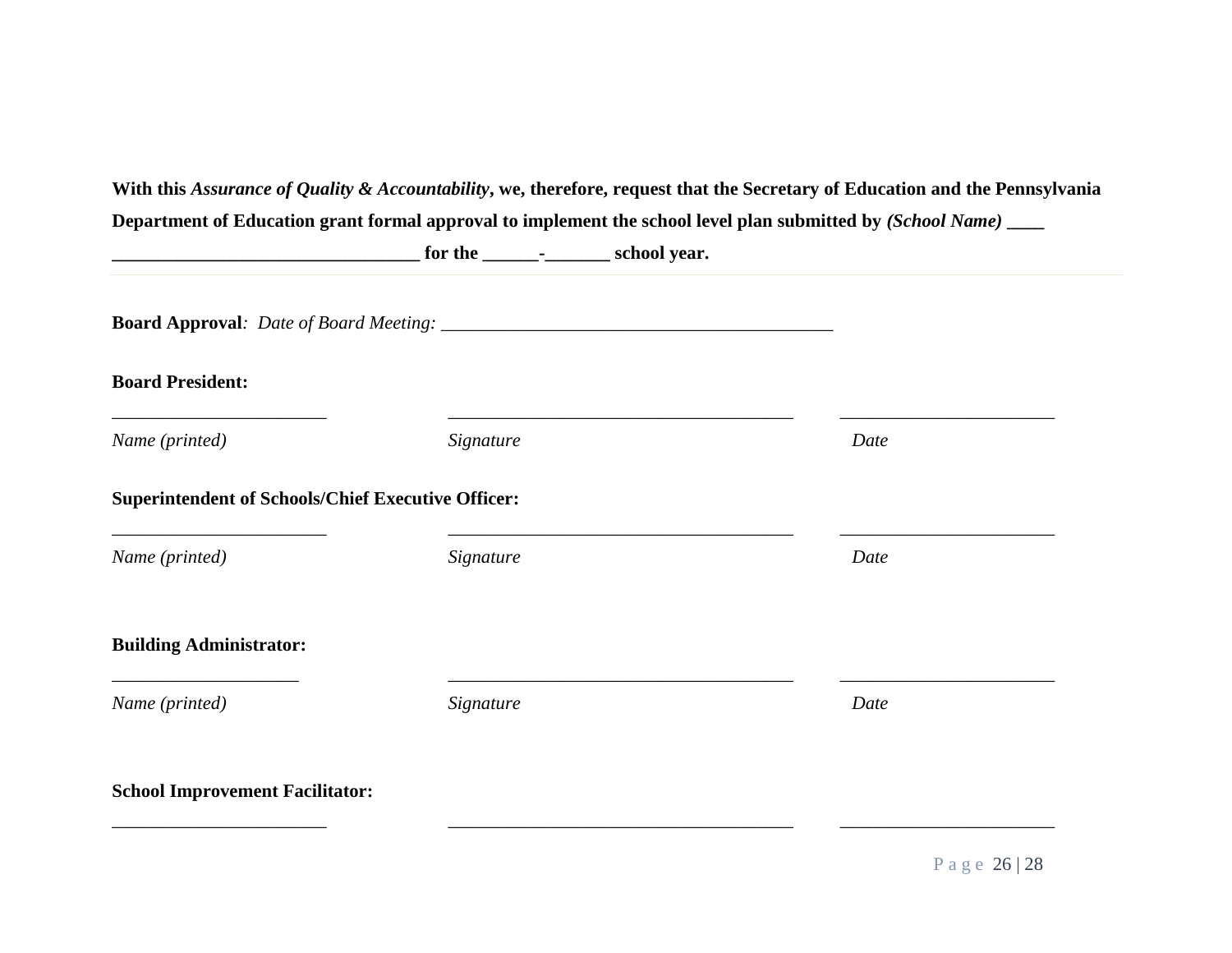*Name (printed) Signature Date*